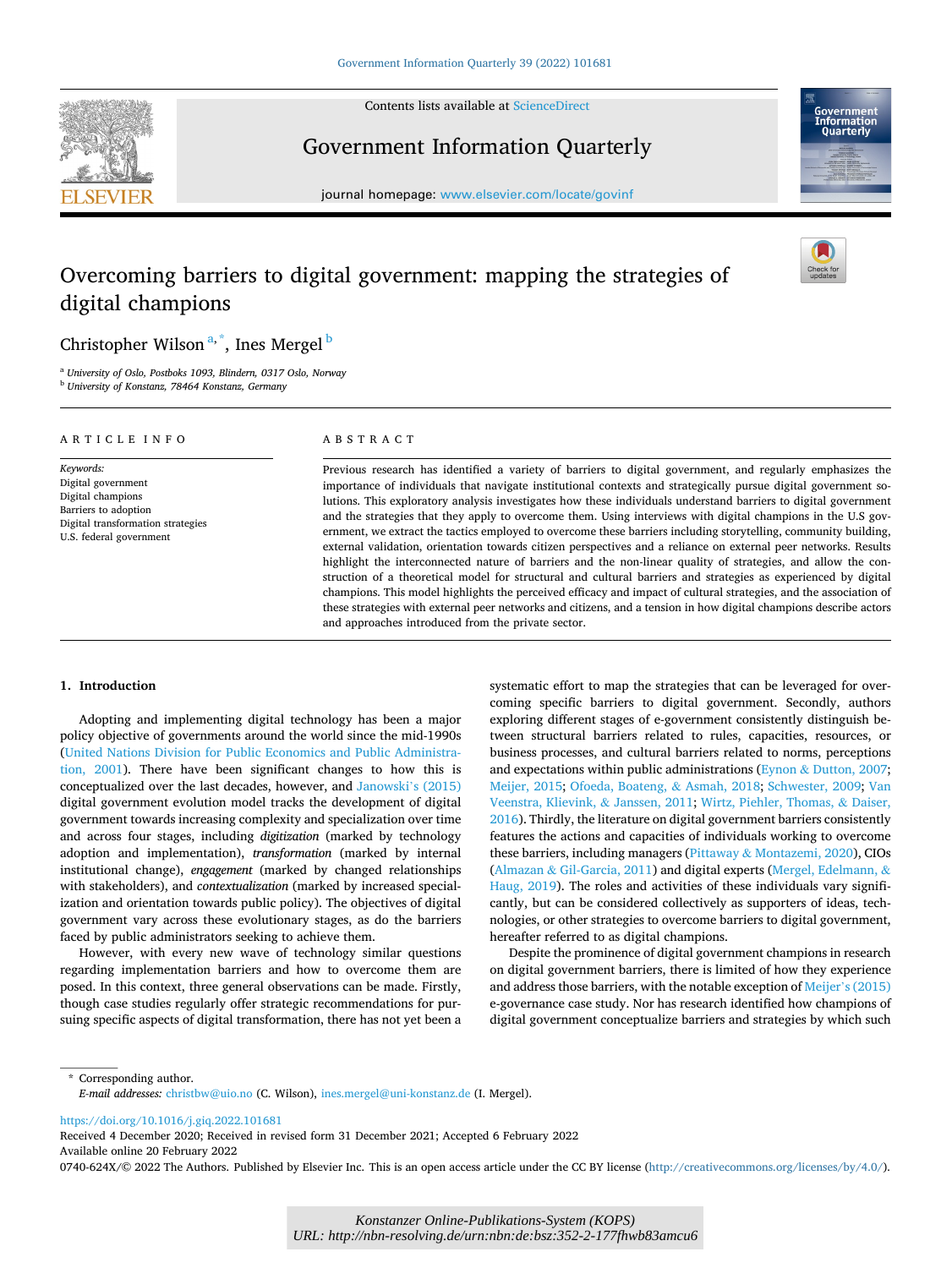barriers can be overcome. This article provides exploratory analysis to fill that gap by pursuing the following research questions:

What are the barriers to digital government implementation experienced by digital champions?

What strategies do digital champions apply to overcome barriers to digital government?

How do digital champions conceptualize the relationship between cultural and structural barriers and strategies to digital government?

These questions are applied to interview data from digital champions working in and with a variety of U.S. government institutions. An integrated deductive and inductive analytical process is used to identify the barriers and strategies that they find most salient in advancing digital government. The resulting theoretical model provides insights into how individuals working actively to advance digital tools and processes in government experience and engage with structural and cultural barriers to digital transformation. In doing so, this analysis contributes to understanding the complex interplay between structural and cultural aspects of digital government evolution, and identifies several dynamics that play a key role in those processes, but have not been explored in previous research.

The article proceeds as follows. This introduction is followed by a section providing background on different conceptualizations of digital government, associated barriers and strategies, and the role of digital champions. A third section describes the research design, including information on the interview sample and the method used to identify concepts in the interview data. This is followed by a section on findings, which presents interview data and analysis, and a discussion section which considers the relationship between cultural and structural barriers and strategies, and synthesizes a theoretical model for the strategies of digital champions. The conclusion in the final section summarizes key findings and contributions, before suggesting limitations and avenues for further research.

### **2. Background**

The body of research on government technology is rich, spanning multiple disciplines and attending to concepts as varied as the virtual state ([Fountain, 2001\)](#page-11-0), digital-era governance ([Dunleavy, Margetts,](#page-11-0)  Bastow, & [Tinkler, 2006](#page-11-0)), electronic government ([Luna-Reyes, Gil-](#page-11-0)Garcia, & [Romero, 2012](#page-11-0)), e-governance ([Meijer, 2015](#page-11-0)), government innovation (Schank & [Hudson, 2018\)](#page-11-0), data-driven government ([Luthfi](#page-11-0) & [Janssen, 2019](#page-11-0)), open government ([Schnell, 2020\)](#page-11-0), and most recently, digital transformation ([Mergel, Edelmann,](#page-11-0) & Haug, 2019), to name a few. Several case studies have documented obstacles to government use of digital tools in pursuit of the above concepts, often distinguishing between structural barriers such as limited capacities, technical infrastructure, or resources, and cultural barriers associated with perceptions, norms and expectations. We briefly review some of this work in order to provide a preliminary mapping of barriers and strategies to digital government. In doing so, we follow [Janowski](#page-11-0)'s (2015) use of the umbrella term "digital government" to encompass the disciplinary and conceptual diversity referenced above, in the absence of a "universal model existing to inform government digitization efforts in different national, local and sectorial contexts" (p. 221).

### *2.1. Barriers to digital government*

Structural barriers are prominent in a recent review of digital transformation research and practice, including technological barriers (infrastructure, lack of interoperability, data access), organizational factors (lack of strategy, human resources, digital skills, capacities of managers), legal and ethical factors (lack of citizen trust), and factors related to limited budgets or competition for financial resources [\(Bar](#page-10-0)cevičius et al., 2019). These structural barriers are also prominent in egovernment research, including recurrent attention to the limitations imposed by outdated technical infrastructure and limited technical resources (Ebrahim & [Irani, 2005](#page-11-0); Norris & [Reddick, 2013](#page-11-0); [Savoldelli,](#page-11-0)  Codagnone, & [Misuraca, 2014\)](#page-11-0). [Schwester](#page-11-0)'s (2009) comparative analysis of U.S. local governments found financial barriers within government preventing investment in e-government, and a report by the U.S. digital service team 18F ([Pandel, Harrell, Fenton,](#page-11-0) & Zeichner, 2018) emphasized organizational reliance on outdated legacy systems. Individual technical capacities and skills have also been highlighted in several studies (Ebrahim & [Irani, 2005](#page-11-0); Eggers & [Bellman, 2015; Martin,](#page-11-0)  [2014; Meijer, 2015](#page-11-0); [Van Veenstra et al., 2011\)](#page-12-0).

A 2015 survey on digital transformation perceptions conducted by Deloitte (Eggers & [Bellman, 2015\)](#page-11-0) demonstrated how structural barriers are experienced by individuals, and suggests that public administrators face too many competing priorities, insufficient funding, security concerns, and lack digital workforce skills. [Tangi, Janssen, Benedetti, and](#page-12-0)  [Noci \(2020\)](#page-12-0) review of the transformation literature groups lack of skills and support together with organizational complexity and lack of coordination as the most salient structural barriers to digital transformation. Individual perceptions is the focus of a study by [Wirtz and Daiser \(2018\)](#page-12-0), who identify five cognitive barriers that impede public servants in implementing open government data (related to perceptions about legal barriers, bureaucratic barriers, and the risk aversion of government employees, which was shown to have the most potent effect on resistance to open government data). Perceptions of structural barriers are closely related to what [Meijer \(2015\)](#page-11-0) characterizes as cultural barriers, including risk aversion, bureaucratic culture and fear of change. Meijer's e-governance case study also notes the integration of cultural barriers with structural barriers, including "legal constraints, lack of finances, shortage of personnel and available skills, limited political and management support, lack of coordination, technological constraints" (p. 200). This point is echoed by surveys on perceived barriers to open government ([Martin, 2014](#page-11-0), and [Van Veenstra et al.](#page-12-0)'s (2011), p. 226) review of the literature on transformational government, which states that "Impediments simultaneously occur on the governance, the organizational and managerial, and the technical levels. Impediments represent an interrelated set of factors that need to be addressed in concert."

Cultural barriers are also regularly referenced independently, including prominent attention to established ways of doing things in bureaucracies (Barcevičius et al., 2019; Ebrahim & [Irani, 2005](#page-11-0); Martin, [2014;](#page-11-0) Norris & [Reddick, 2013](#page-11-0); [Pandel et al., 2018;](#page-11-0) [Savoldelli et al.,](#page-11-0)  [2014; Schwester, 2009;](#page-11-0) [Tangi et al., 2020\)](#page-12-0), and a lack of organizational leadership, vision and strategy (Barcevičius et al., 2019; [Ebrahim](#page-11-0) & [Irani, 2005;](#page-11-0) Eggers & [Bellman, 2015](#page-11-0); Howes & [Kidney Bishop, 2018](#page-11-0); [Martin, 2014](#page-11-0); [Meijer, 2015](#page-11-0); Norris & [Reddick, 2013;](#page-11-0) [Savoldelli et al.,](#page-11-0)  [2014; Schwester, 2009](#page-11-0); [Tangi et al., 2020\)](#page-12-0). The importance of cultural barriers in government can also be read in [Savoldelli et al.](#page-11-0)'s (2014) findings that e-government adoption is not significantly improved by the removal of key structural barriers. [Pittaway and Montazemi \(2020\)](#page-11-0), meanwhile, argue that the most important barrier to digital transformation is the tacit information about how to manage structural and cultural barriers, asserting that "digital transformation has stagnated because city managers lack the requisite know-how to replace legacy system silos with integrated enterprise systems" (p. 1). [Howes and](#page-11-0)  [Kidney Bishop \(2018\)](#page-11-0) situate this know-how within institutional efforts to gain support for digital transformation projects in the UK government, and note that these efforts often fail because digital teams fail to make convincing arguments about the value of transformation, or fail to "recognise the uncertainty inherent in digital transformation, locking programmes into fixed and unrealistic timelines" (p.3).

### *2.2. Strategies to achieve digital government*

The notion of strategies for digital government is imprecise, and may refer to formal policy documents implemented by local or national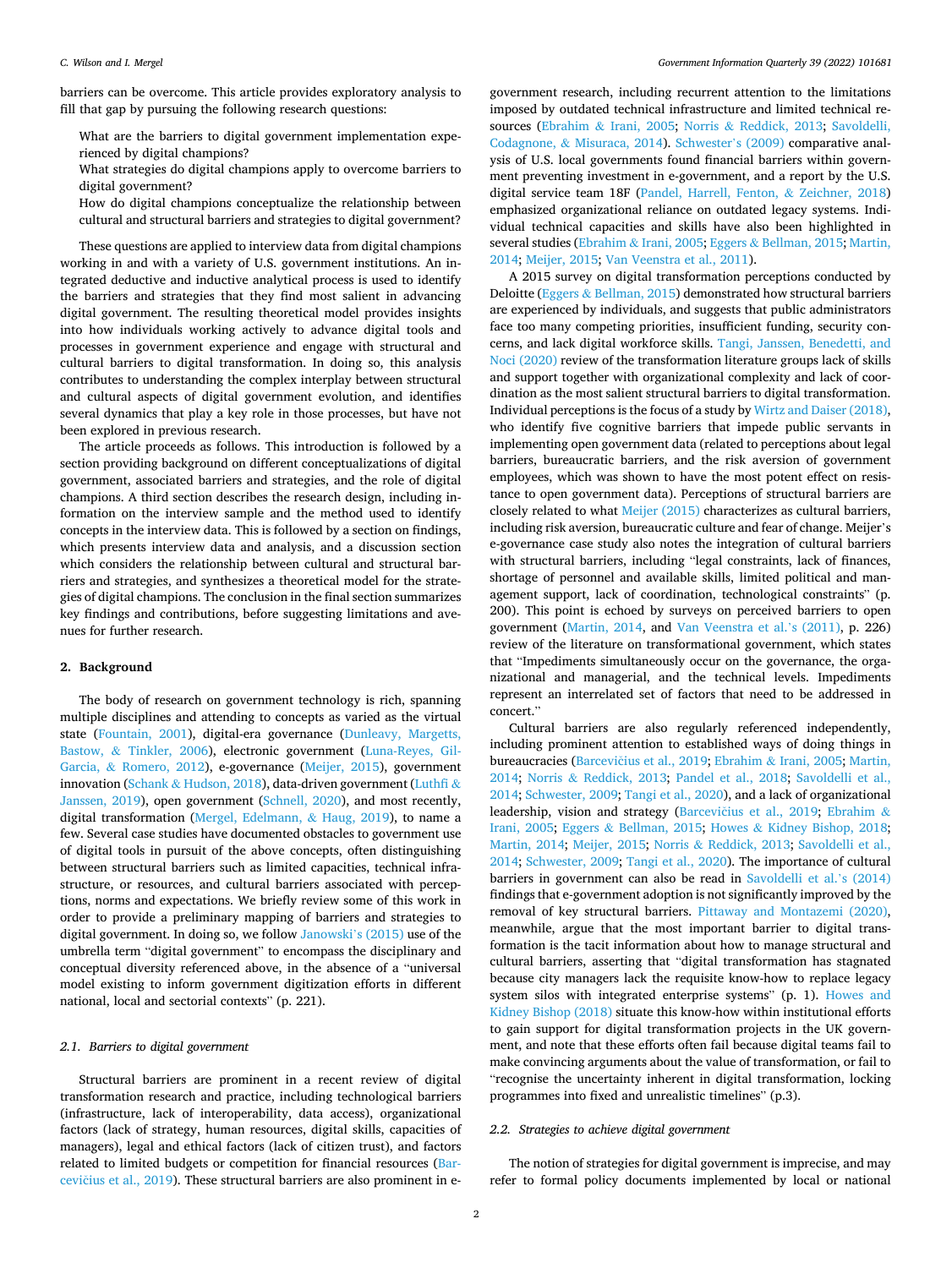<span id="page-2-0"></span>governments (Seifert & [Mcloughlin, 2007;](#page-11-0) [Weerakkody, El-Haddadeh,](#page-12-0)  [Sabol, Ghoneim,](#page-12-0) & Dzupka, 2012, respectively). The literature on digital transformation often recommends organizational strategies for other government bodies and institutions, which may or may not be formalized as policy instruments (Eggers & [Bellman, 2015](#page-11-0); [Mergel, Edelmann,](#page-11-0)  & [Haug, 2019; Pandel et al., 2018](#page-11-0)). Several authors also emphsize more granular and informal strategic approaches to pursuing specific aspects of digital government, often driven by the nature of barriers at issue in a given case study. Thus, restructuring strategies are prominent in work on instituting digital teams (Bracken & [Greenway, 2018\)](#page-11-0), or the integration of IT departments (Pittaway & [Montazemi, 2020\)](#page-11-0), while the promotion of knowledge sharing and social media use is emphasized in studies of social media innovation (Khan & [Khan, 2019\)](#page-11-0).

With the notable exception of Meijer'[s \(2015\)](#page-11-0) attention to "fixing" and "framing" strategies, however, informal strategies to achieve digital government have not been explicitly catalogued, or distinguished according to whether they target structural or cultural aspects of digital government. When categorized as such, we find 25 distinct barriers and 16 distinct strategies that are prominent in previous research on digital government. These are presented in Table 1, in order of frequency, and with the number of articles in which they were referenced noted on the

#### **Table 1**

Structural and cultural barriers and strategies to digital government.

|                   | Barrier/strategy                                            | $#^a$          |
|-------------------|-------------------------------------------------------------|----------------|
| Structural        | Financial and human resources                               | 17             |
| barriers          | Legal frameworks (incl' privacy and security)               | 12             |
|                   | Capacity and skills (technical)                             | 10             |
|                   | Rigid and siloed organizational arrangements                | 11             |
|                   | Technological infrastructure (computers and networks)       | 9              |
|                   | Lack of organizational mandates                             | 3              |
|                   | Technological resources (software and standards)            | $\overline{2}$ |
|                   | Capacity and skills (project management)                    | $\overline{2}$ |
|                   | Procurement processes                                       | $\overline{2}$ |
|                   | Technical debt (institutional reliance on outdated          | 1              |
|                   | technological platform)                                     |                |
| Cultural barriers | Political and management support and leadership             | 13             |
|                   | Institutional habits and established "ways of doing things" | 11             |
|                   | Lack of engagement with and demand from users/citizens      | 10             |
|                   | Risk aversion                                               | 10             |
|                   | Hierarchical decision-making                                | 8              |
|                   | Organizational vision                                       | 7              |
|                   | Perceived barriers related to law, organizational practice, | 5              |
|                   | finances                                                    |                |
|                   | Lack of awareness/strategic thinking                        | 5              |
|                   | Difficulty articulating benefits to others                  | 4              |
|                   | Political coordination                                      | 4              |
|                   | Organizational strategy                                     | $\overline{4}$ |
|                   | Workload and competing priorities                           | 3              |
|                   | Lack of evidence base                                       | 1              |
|                   | Ethical concerns                                            | 1              |
|                   | Managerial "know how" and tacit knowledge                   | 1              |
| Structural        | Restructuring organizations and/or service lines            | 5              |
| strategies        | Capacity development                                        | 6              |
|                   | Adopt organizational strategy                               | 4              |
|                   | Building cross-functional teams and/or organizational       | 3              |
|                   | connections                                                 |                |
|                   | Develop forms of access and feedback with citizens and      | $\overline{2}$ |
|                   | stakeholders                                                |                |
|                   | Restructuring IT departments                                | 2              |
| Cultural          | Adopt agile and user-centered practices                     | 5              |
| strategies        | Promote culture of knowledge sharing, innovation &          | 5              |
|                   | organizational change                                       |                |
|                   | "Re-conceptualization" of interactions with citizens        | 4              |
|                   | Establish political and digital leadership and strategy     | 3              |
|                   | Transfer of procedural knowledge between peers and          | 2              |
|                   | organizations                                               |                |
|                   | Exploit crises and trigger events                           | 2              |
|                   | Coordination and networking with private sector             | 2              |
|                   | Increase the use of social media at work                    | 1              |
|                   | Refer to authoritative guidance                             | 1              |
|                   | Identify and promote "quick wins"                           | 1              |
|                   |                                                             |                |

<sup>a</sup> Specific articles referencing barriers and strategies are listed in Annex A.

far right.

### *2.3. Structure and culture in the evolution of digital government*

Reviewing the distinction between cultural and structural aspects of digital government in light of [Janowski](#page-11-0)'s (2015) evolutionary model reveals that structural barriers are most prominent in the research on egovernment and government technology adoption, which aligns with that model's first phase (Ebrahim & [Irani, 2005](#page-11-0); [Savoldelli et al., 2014](#page-11-0); [Schwester, 2009](#page-11-0)). Institutional culture and processes are addressed in this literature, but they are much more prominent in research on digital transformation ([Mergel, Edelmann,](#page-11-0) & Haug, 2019; [Tangi et al., 2020](#page-12-0); [Virkar et al., 2019](#page-12-0)) and government engagement with external stakeholders (for example, [Chadwick, 2011](#page-11-0); Freeman & [Quirke, 2013](#page-11-0); [Welch](#page-12-0)   $&$  [Feeney, 2014\)](#page-12-0), corresponding with the second and third stages in Janowski's model. This could be read to imply a sequence; whereby structural barriers must be overcome before addressing obstacles related to organizational culture in government. This reading is reinforced by the explicit incrementalism of Janowski's model, which progresses from technological, through institutional and relational change, and in which "capabilities required at one stage require capabilities built at earlier stages" ([Janowski, 2015](#page-11-0), p. 233).

Scholars differ, however, on the sequence through which structural and cultural barriers are addressed in achieving digital government. [Meijer \(2015\),](#page-11-0) for example, identifies two overarching strategies for addressing structural and cultural barriers, and argues that the strategy for overcoming cultural barriers "primarily takes place in the earlier phases of the [e-governance] innovation process and [the strategy] for overcoming cultural barriers] becomes important in the later phases" (pp. 200, 205). In contrast, [Tangi et al.](#page-12-0)'s (2020) case study on transformation argues that digital technologies first change the "technical system of an organization", and only subsequently change institutions "social systems", which is "a longer and more difficult process" (p. 51). Part of this tension may be explained by the different stages in which these two studies are situated. After several decades of government technology adoption, this would suggest structural obstacles have in many cases been overcome, and contemporary digital government challenges will be more cultural than structural in nature. It may also be that processes of digital government are generally too complex and contingent as to discern any such consistent patterns. As [Pittaway and](#page-11-0)  [Montazemi \(2020\)](#page-11-0) note, digital transformation processes are rarely clean linear progressions, and "digital transformation can progress or regress iteratively in different organizational dimensions at different paces over time in government" (p. 2).

Generally, research on transformation processes recommends that public administrations adopt a holistic approach incorporating both cultural and structural strategies [\(Mergel, Edelmann,](#page-11-0) & Haug, 2019) and simply adopting digital tools and processes appear insufficient to facilitate cultural change in organizations ([Tangi et al., 2020](#page-12-0)). Networks have been suggested as a mechanism for identifying and adapting both cultural and structural strategies (Pittaway & [Montazemi, 2020\)](#page-11-0). There is ample research on how government networks facilitate policy adoption (Lecy, Mergel, & [Schmitz, 2014](#page-11-0)) and how individuals navigate those networks in order to facilitate peer learning ([Cristofoli, Trivellato,](#page-11-0)  & [Verzillo, 2019;](#page-11-0) [Kinder, Six, Stenvall,](#page-11-0) & Memon, 2020; [Siciliano,](#page-12-0)  [2017\)](#page-12-0). Other authors have emphasized internal formal capacity development (Bracken & [Greenway, 2018;](#page-11-0) Eggers & [Bellman, 2015;](#page-11-0) [Meijer,](#page-11-0)  [2015\)](#page-11-0). [Weerakkody, Janssen, and El-Haddadeh](#page-12-0)'s (2021) comparative study recommends that structural changes need to be accompanied by a "well thought out education and training programme [that] ensures buy-in and ownership..." by public servants at all levels in order for transformation efforts to take root (p. 18).

There is no clear indication in the research on digital government about what other types of strategies might be effective in overcoming cultural barriers to digital government, though the importance of adopting practices and experiences from the private sector is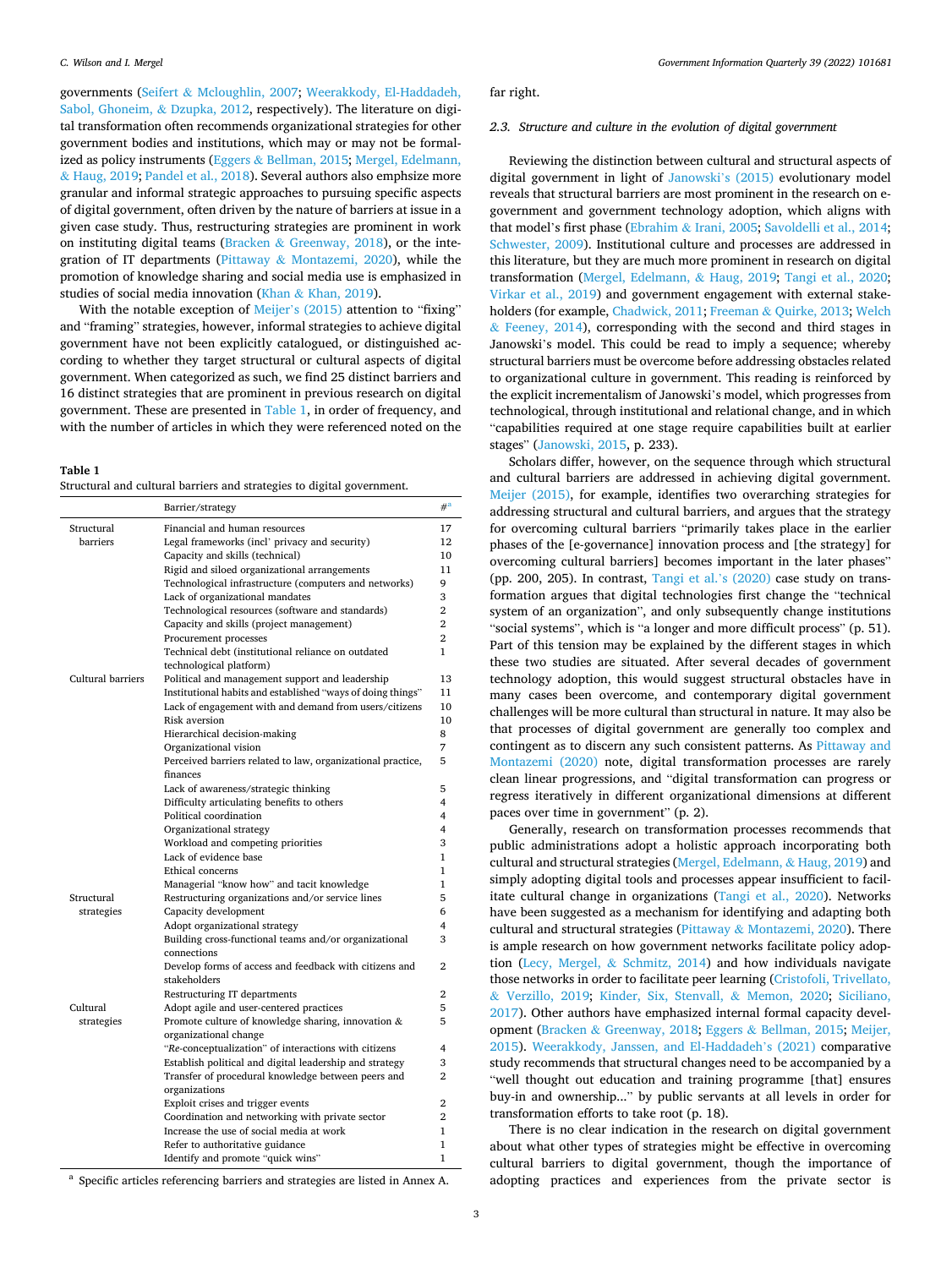emphasized in the grey literature produced by private sector consultancy firms and think tanks (Eggers & [Bellman, 2015;](#page-11-0) [Partnership for](#page-11-0)  Public Service & [IBM Center for the Business of Government, 2018](#page-11-0); [World Economic Forum, 2017\)](#page-12-0). A report from [Accenture. \(2015\)](#page-10-0), for example, argues that "by observing digital innovations in the private sector, the public sector can [...] accelerate the benefits of digital government," and enact "major changes in both governance and culture as part of the journey to becoming a digital leader" (p. 8).

Public sector adoption of digital practices from the private sector is well documented in the research on digital government, particularly regarding the first stage of digitization, in which "most technologyenabled innovations [were] directly adopted" from the private sector ([Janowski, 2015](#page-11-0), p. 230). Similarly, organizational processes from the business sector are prominent in research on digital transformation, who's conceptual pedigree can be traced directly to the private sector notion of business process reengineering (Nograšek & [Vintar, 2014](#page-11-0)). Researchers describe the private sector as a prime source of government expertise ([Mergel, Bell](#page-11-0)é,  $\&$  Nasi, 2019) and "know how" for government's digital transformation (Pittaway & [Montazemi, 2020\)](#page-11-0), while experts describe demands from the private sector as a key driver of transformation processes [\(Mergel, Edelmann,](#page-11-0) & Haug, 2019). Interviews conducted with government innovators meanwhile find that civil servants lacking formal guidance on government innovation "figure out how to do their jobs [by using] practices taken from the private sector" (Schank & [Hudson, 2018](#page-11-0), p. 25).

### *2.4. The role of digital champions*

The strategies presented in [Table 1](#page-2-0) are often associated with the efforts and objectives of individuals working in government, including managers and institutional leaders who are prominent in this regard, given their capacity to coordinate and inspire other actors ([Eynon](#page-11-0)  $\&$ [Margetts, 2007](#page-11-0); Khan & [Khan, 2019](#page-11-0); Pittaway & [Montazemi, 2020](#page-11-0)). The role of chief information officers has been subject to much attention (Almazan & [Gil-Garcia, 2011; Bongiorno, Rizzo,](#page-10-0) & Vaia, 2018; [Bovens](#page-11-0) & [Zouridis, 2002\)](#page-11-0), though individuals not in leadership positions have also been highlighted, including digital service experts and teams in recent research on digital transformation (Bracken & [Greenway, 2018; Mergel,](#page-11-0)  [2019\)](#page-11-0) and civil servants managing digital programs ([Howes](#page-11-0) & Kidney [Bishop, 2018](#page-11-0)). The literature on innovation likewise emphasizes individuals across hierarchical levels of government that promote, embed and disseminate good ideas ([Meijer, 2014](#page-11-0)), and studies on digital transformation and e-governance have explored the contributions of project managers and administrative specialists that actively navigate barriers and promote solutions for digital government ([Chadwick, 2011](#page-11-0); Mikalsen & [Farshchian, 2020](#page-11-0)).

The lack of formal characteristics shared by these individuals has led some authors to focus on the personal traits displayed by people driving digital government processes, identifying "motivated individuals" ([Mergel, Gong,](#page-11-0) & Bertot, 2018) or "tech-savvy leaders" ([Pandel et al.,](#page-11-0)  [2018\)](#page-11-0). Others have emphasized individuals' activities, such as the use of inter-organizational networks to leverage knowledge or resources for digital government [\(Fountain, 2001;](#page-11-0) Henman & [Graham, 2020;](#page-11-0) [Pitt](#page-11-0)away & [Montazemi, 2020](#page-11-0)). The concept of champions for digital government has been applied with rhetorical variation across the literature, including reference to innovation champions (Meijer & [Bekkers, 2015](#page-11-0); [Tat-kei, 2004\)](#page-12-0), open government data champions [\(Dawes, Vidiasova,](#page-11-0) & [Parkhimovich, 2016\)](#page-11-0), project champions [\(Kamal, Weerakkody,](#page-11-0) & Irani, [2011\)](#page-11-0), and idea champions [\(Toots, 2019\)](#page-12-0). The general idea is consistent however: champions are enthusiasts with specific capacities, and their engagement is necessary "to promote and overcome the bureaucratic obstacles in order to implement digital government plans and introduce technological innovations into the public sector sphere" ([Sandoval](#page-11-0)Almazán [et al., 2017](#page-11-0), p. 2).

The importance of champions to digital government is often articulated in regards to their ability to informally navigate cultural barriers, and recent studies have highlighted "the importance of having champions within government who are able to overcome resistance and to implement and scale change" (Noveck & [Glover, 2019,](#page-11-0) p. 11). Other authors emphasize the importance of creating formal networks to enable champions ([Maccani et al., 2020\)](#page-11-0), or the formal positions of individuals within institutions, and [Eynon and Margetts \(2007\)](#page-11-0) recommend creating the formal position of a Chief Information Officer (CIO) to act as a digital champion. Digital champions may not be employed by government at all, however. Several studies have noted the importance of engaging with champions through external networks ([Dawes et al., 2016; Kamal](#page-11-0)  [et al., 2011;](#page-11-0) [Toots, 2019\)](#page-12-0), and the grey literature regularly recommends identifying and engaging with "external champions" (Eaves & [McGuire,](#page-11-0)  [2018; Government Services Administration, 2018\)](#page-11-0).

The notion of digital champions is thus a broad and heterogenous one, spanning important differences of sector, authority, and mandate, all of which likely shape the ways in which individuals conceptualize and approach digital government barriers and strategies [\(Guenduez,](#page-11-0)  Mettler, & [Schedler, 2020\)](#page-11-0). Despite these differences, digital champions are a worthwhile unit of analysis because of their unique motivation and role in advancing digital government, in much the same way that policy entrepreneurs are a key unit of analysis for understanding policy change (Chatfield  $& Reddick, 2018$  $& Reddick, 2018$ ). This is clear when reviewing the grey and academic literature that proposes tactical steps for achieving digital government, where digital champions are regularly both the explicit target audience (for example, Eggers  $&$  [Bellman, 2015\)](#page-11-0), and a necessary ingredient for advancing digital government across it's evolutionary stages (Eaves & [Clement, 2018;](#page-11-0) [Government Services Administration,](#page-11-0)  [2018;](#page-11-0) Noveck & [Glover, 2019\)](#page-11-0), from the digitalization of forms, to the transformation of culture and the contextualization of policy ([Janowski,](#page-11-0)  [2015\)](#page-11-0).

### **3. Research design**

Our study identifies conceptualizations of structural and cultural barriers and strategies in interview data, through a combination of deductive and inductive analyses. This involved a five-step process, as displayed in Table 2. First, relevant literature was reviewed in order to generate a theoretical start list of barriers and strategies. These firstorder concepts were then used to code interview data, identifying

| Table 2            |  |
|--------------------|--|
| Analytical process |  |

| Phase                                                   | Output                                                                      | Example                                                                                                                                                                                                                                                                                                     |
|---------------------------------------------------------|-----------------------------------------------------------------------------|-------------------------------------------------------------------------------------------------------------------------------------------------------------------------------------------------------------------------------------------------------------------------------------------------------------|
| Review of literature                                    | Theoretical start list<br>(1st Order Concepts)                              | Rigid and siloed organizational<br>arrangements inhibit the use of<br>digital tools                                                                                                                                                                                                                         |
| Deductive coding<br>interview data                      | Identify relevant sections<br>of interview responses                        | "They have commodity and<br>mission IT reporting up to the<br>same person. [] And so CIO's<br>are supposed to set up to fail."                                                                                                                                                                              |
| Inductive coding<br>interview data                      | 1st Order Aspects                                                           | The role of Chief information<br>Officers (CIOs)                                                                                                                                                                                                                                                            |
| Grouping 1st Order<br>Concepts and 1st<br>Order Aspects | 2nd Order Themes for<br>barriers and strategies                             | Governance structures are a 2nd<br>order barrier derived from the<br>co-occurrence of 1st Order<br>Aspects (legal frameworks, rigid<br>organizational arrangements,<br>and lack of organizational<br>mandates) and 1st Order<br>Aspects (role of CIOs,<br>institutional silos and political<br>transitions) |
| Sorting 2nd Order<br>Themes                             | Conceptual mapping of<br>structural and cultural<br>barriers and strategies | Governance structures are a<br>structural barrier, in contrast to<br>the cultural barriers of<br>institutional culture and lack of<br><i>awareness</i>                                                                                                                                                      |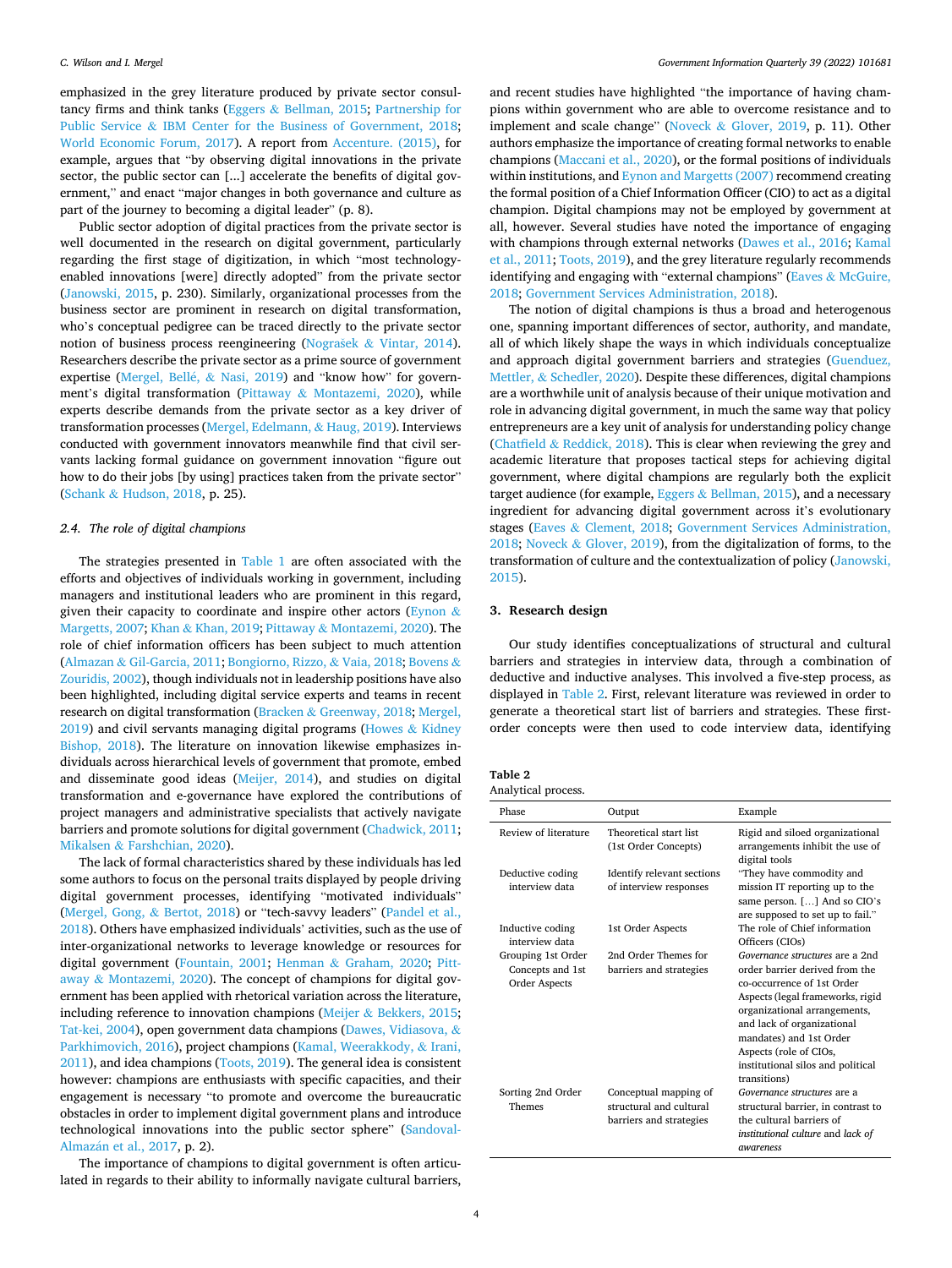interview responses that described specific barriers or strategies. Following [Gioia, Corley, and Hamilton \(2013\),](#page-11-0) this deductive coding phase was followed by an inductive coding phase, in which specific aspects of barriers and strategies were coded from those portions of interview responses. In a fourth stage, first-order themes deducted from the literature, and first order aspects inducted from interview data were grouped according to similarities. This resulted in the identification of second order themes for barriers and strategies to advance digital government that were emphasized in the interview data. Finally, the second order themes were sorted in order to distinguish between structural and cultural conceptualizations of barriers and strategies.

### *3.1. Interview data*

The research team conducted field-based, in-depth interviews with digital government champions, recognized by their peers as having promoted and advanced digital government policies and processes in specific government institutions or programs. To identify such individuals, three consultation events were held at national and international conferences on government technology, and queries were sent to e-mail lists associated with the U.S. Digital Service (USDS). A snowball approach was applied to the individuals identified through these activities [\(Goldstein, 2002;](#page-11-0) Myers & [Newman, 2007\)](#page-11-0), resulting in a total of 70 interviews which were conducted between December 2018 and March 2019.

Of the 70 interviews conducted, 55 discussed specific strategies or barriers in particular institutional contexts and were recorded, transcribed, and coded. The resulting sample included interviews with 55 respondents that worked to advance digital government at the city, state or federal level of government. The majority of these did so from within government agencies and institutions, but several respondents worked with government institutions from civil society organizations such as think tanks, national networks, or academic centers. Respondents occupied a variety of roles, levels of seniority, and technology-related mandates, and several had experience from multiple sectors or multiple levels of government. Table 3 presents the primary sectors in which respondents worked, and a detailed overview of roles and backgrounds is presented in Annex B.

Interviews consisted of two broad questions. The interviewees were asked to describe their perspective on the most important way that digital tools and approaches could improve government. They were then asked to reflect on what inhibited government from adopting digital technology towards that vision, and strategies to overcome those barriers. Interviews were loosely structured, and the use of neutral language was used to encourage reflection on those barriers and strategies respondents felt were most important, using their own language and concepts (Myers & [Newman, 2007\)](#page-11-0). This open-ended approach sought to draw on the embedded knowledge of experts with highly specific knowledge from a variety of professional, sectoral, and institutional contexts (Hammer & [Wildavsky, 2018\)](#page-11-0).

Interviews were transcribed verbatim and the frequency of first order aspects was noted to indicate emphasis. When respondents repeatedly described a particular aspect of barriers or strategies after discussing something else, this was understood to represent the perceived importance of barrier or strategy, and these were coded as additional references.

### **Table 3**

Interview respondents by sector.

| Federal government                              | 25 |
|-------------------------------------------------|----|
| City government                                 | 13 |
| State government                                |    |
| Civil society                                   | 16 |
| Total number of interviews included in analysis | 55 |

### **4. Findings**

The analysis identified four types of barriers and six types of strategies prominent in how digital champions describe digital government. These are categorized as either structural or cultural and presented as the 2nd order concepts in [Figs. 1 and 2,](#page-5-0) together with the first order concepts derived from the literature, and the 28 first-order aspects that were drawn from interview responses. The frequency with which respondents mentioned barriers and strategies is displayed in [Table 4](#page-6-0), indicated in parentheses by the number of interviews in which concepts were referenced and the total number of references across all 55 interviews.

The clearest finding observable here is the dominance of cultural strategies, both in terms of frequency [\(Table 4](#page-6-0)) and complexity ([Fig. 2](#page-6-0)). Detailed interview responses presented in Sections 4.1 and 4.2 show that respondents emphasize the importance of both structural and cultural barriers, but that cultural strategies were more prominent than structural strategies. As discussed in [Section 5.2](#page-9-0), responses also emphasized the complex and interdependent nature of structural and cultural barriers, and the secondary effects that cultural strategies could have on structural barriers.

### *4.1. Barriers to digital government*

Structural barriers featured prominently in interview responses, and most significantly in regard to *capacities and resources*, which were presented 31 times by 21 respondents. This included references to a lack of technical skills that are required for specific projects, and a shortage of mechanisms for professional development and skill development within government. Non-technical skills also featured prominently, including leadership and management skills. Several respondents emphasized a mismatch between the institutional roles mandated to Chief Information Officers (CIOs), and the organizational and management skills that people in those roles tend to have. In particular, CIOs were described as lacking the "people skills" necessary to manage transformational processes.

When discussing limited skills and capacities in government, the majority of respondents noted the importance of hiring people with appropriate skills, because "it's very hard to give people … new technical skills once they're in government"  $(GF20)$ , but also described a host of challenges associated with hiring people with the appropriate skills. Several respondents described a tendency for government to hire the wrong people with the wrong skill sets for working with digital tools in government. This was regularly attributed to a failure to understand the skills that be hired for, as well as administrative barriers and the "inflexibility around processes and rules which are codified through very formalized processes" for hiring (GC13). Importantly, several respondents also noted supply-side barriers in this regard, and the difficulty of attracting experts from the private sector.

The right question is why would anyone technical come and work in government. Um, because I'm sorry, like you can make more money, the companies can make a pitch that says, you'll change the world, you know, you'll have a huge impact, uh, you'll change personal mobility, or, personal genomics, or, you know personal health, or whatever, you know, come to our company.

(GF1)

Sixteen respondents also described *governance structures and* 

 $1$  Interview quotes are attributed to respondents in parentheses, using sequential ID numbers, preceded by a two-letter code indicating whether they described experiences while working in federal government (GF), state government (GS), city government (GC), or civil society (CS). Details are provided in Annex B.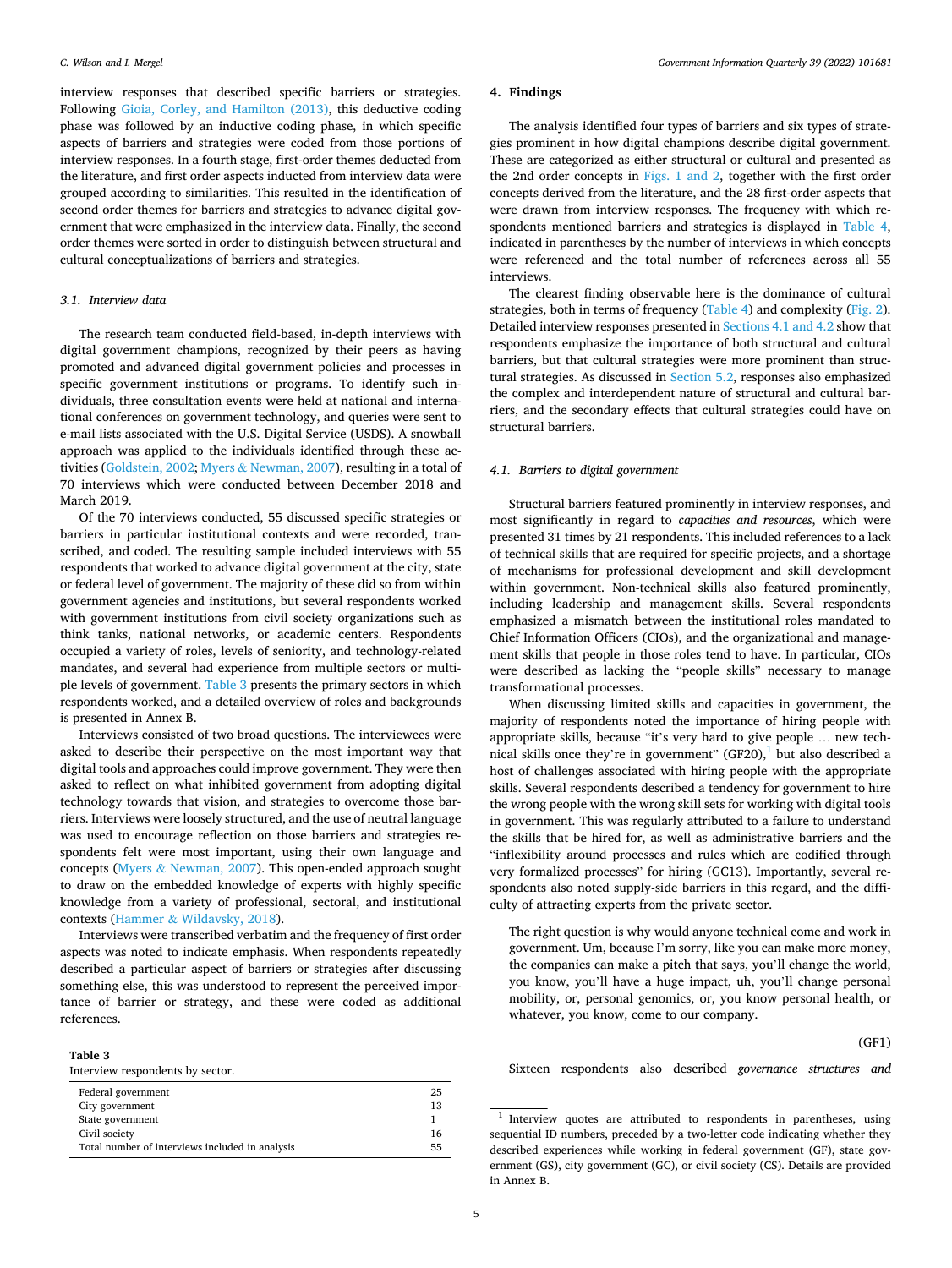<span id="page-5-0"></span>

**Fig. 1.** Conceptual map of structural and cultural barriers.

*institutional arrangements* as inhibiting digital government. This was often mentioned in vague and disparaging terms in regard to bureaucratic structures ("the muck that is government sometimes" [GF12]), but several respondents also described specific institutional barriers. As noted above, they observed that the role of the CIO is not well positioned to facilitate digital transformation, because the role demands both technical and managerial experience. Some respondents suggested that CIOs often lack sufficient technical expertise, others suggested that CIOs often lack sufficient managerial experience. Despite this inconsistency, the role itself was consistently described as not fit for purpose, and the consistency and intensity with which this concern was expressed is noteworthy. As one respondent noted, "I'm growing to think that the role of the chief information officer is one of the scariest things for the future of technology in government" (GC1). Respondents regularly described a lack of coordination and institutional silos interlinked with

other barriers. Other barriers were less frequent, and tended to describe dynamics over which individuals could exercise less influence. These included things like outdated and inflexible rules and regulations, and limited budgetary resources. Additionally, respondents regularly noted the exacerbating effect that vendors have on digital government, asserting that they drain government resources, perpetuate low capacity in government, and diffuse notions of technological solutionism, while holding monopolies on actual technology solutions. Vendors were consistently described as exploitative and fundamentally opposed to government's duty to the public good.

Cultural barriers were more prominent in the interviews than structural barriers, particularly *institutional culture.* Broadly understood as organizational cultures and ways of doing things, institutional cultural barriers were mentioned 50 times and by more than half of the respondents. They were often described as the culture of risk aversion,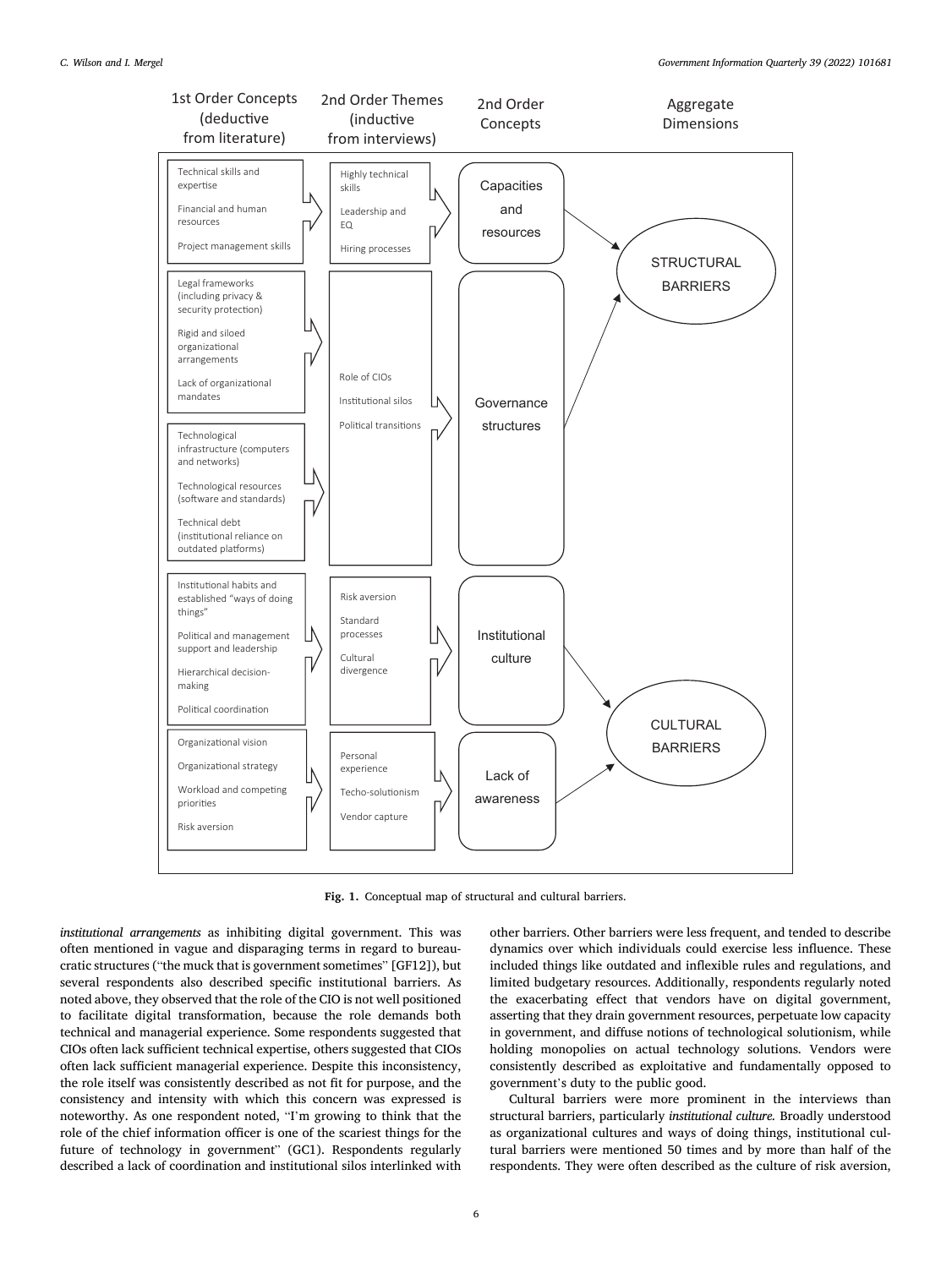<span id="page-6-0"></span>

**Fig. 2.** Conceptual map of structural and cultural strategies.

### **Table 4**

| Frequency of references to barriers and strategies. |  |  |  |
|-----------------------------------------------------|--|--|--|
|                                                     |  |  |  |

|                   | Structural                                                        | Cultural                                                   |
|-------------------|-------------------------------------------------------------------|------------------------------------------------------------|
| Barriers          | Capacities and resources (21/31)<br>Governance structures (16/18) | Institutional culture (28/50)<br>Lack of awareness (23/41) |
| <b>Strategies</b> | Restructuring $(5/6)$                                             | Set expectations (37/51)                                   |
|                   | Upskilling $(4/4)$                                                | Networking (34/51)                                         |
|                   |                                                                   | Building Legitimacy (14/20)                                |
|                   |                                                                   | Opportunism $(10/11)$                                      |

fear, and a lack of incentives to deviate from the way things had always been done.

[...] it's just hard to break out of the way, the norms and cycles that 'we've been done things for so long'. And, and quite frankly, most folks, especially when you are at a political level, aren't incentivized to do that.

(GF15)

Several respondents described a fundamental aversion to risk as inherent to government, in a world where "everybody has a veto" (CS5), but particularly daunting in the context of technology, due to low levels of technical literacy and exacerbated by misinformation about regulations and how digital tools work. As one respondent noted, "people don't even try to do it because they've been told it's not possible, when it is possible […] you can spend so much time, like debating and trying to understand what is and isn't allowed" (GF2).

Descriptions of institutional culture also emphasized cultural differences within institutions, such as communication failures between "technology experts" and "policy experts." This distinction was sometimes described in terms of civil servants who have a strong professional ethos and specific expertise, but who struggle to adapt to the "the agile, fail fast kind of culture that we're trying to get to with some of these other kinds of initiatives" (GF19). Similar cultural differences were regularly described in regard to a private sector approach to using technology. Describing digital technology as "an environment where the pace of change gets faster," one respondent described government culture as a "structure that is designed to favor stability [and] is likely to fall increasingly behind the other societal structures that are optimized for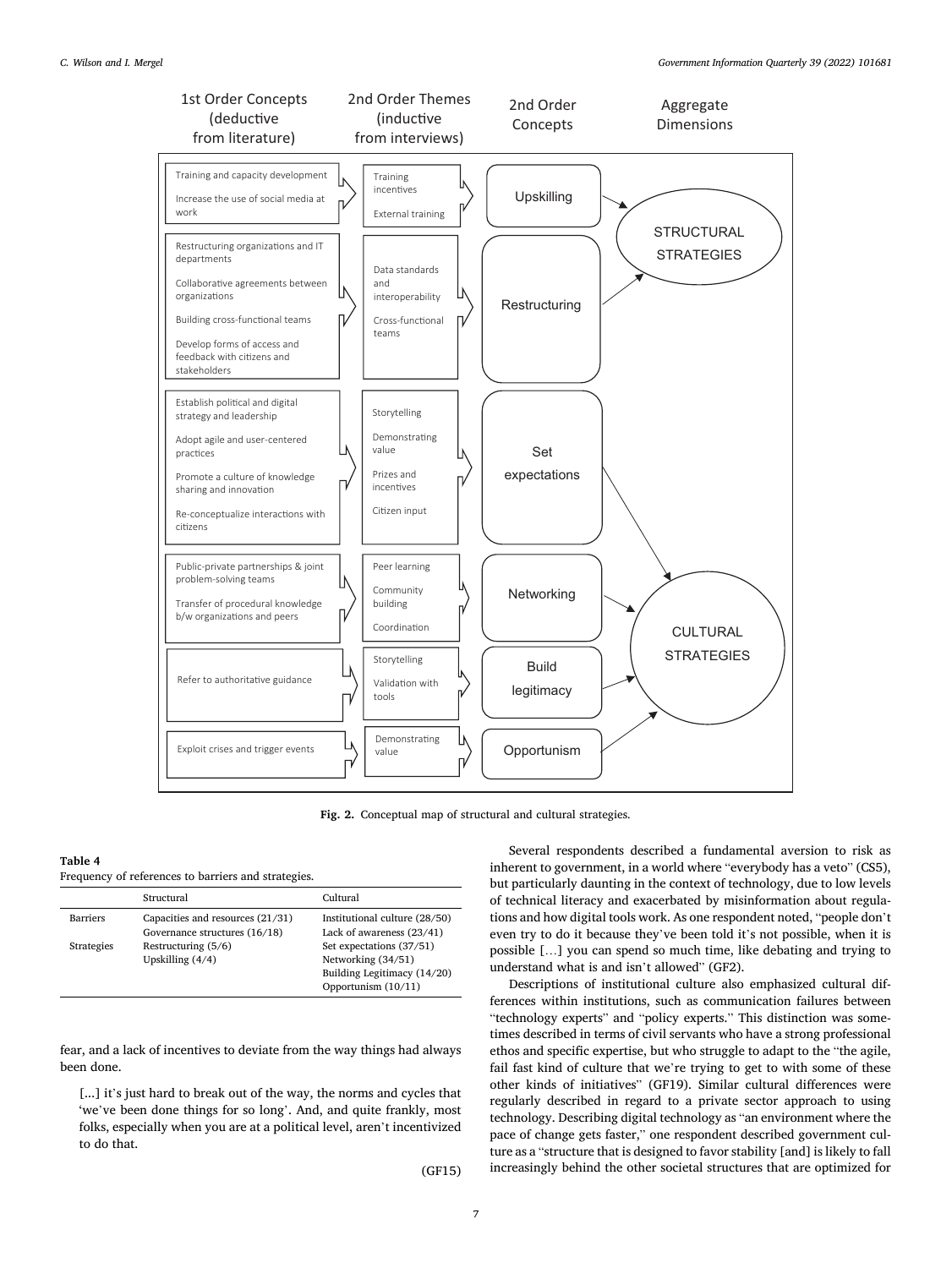change" (GC13). Simultaneously, several respondents noted that the risk aversion inherent to government culture is entirely appropriate in comparison to the private sector ethos of "fail fast and break things" (GC13).

*Lack of awareness* was the second most prominent barrier in interviews, and was described 23 times and by just under half of the respondents. This was often explained in terms of a lack of technological familiarity or literacy. As one respondent described it, "folks don't know what they don't know, […] the biggest problem is getting people that actually know what they're talking about inside the building" (CS9). This barrier was particularly salient when attempting to get support from managers, or to initiate coordination or collaboration across institutions or teams, where technology and innovation teams are not always "seen as legitimate" (GC2). Many respondents emphasized a lack of awareness about the value that technology could add, rather than awareness of technology per se. "[I]f you've just never seen it before, and you haven't seen the benefits of doing that, […] why would you even try that?" (GF24). This was often described as contributing to techno-solutionism in government, where excitement about digital tools drives projects and "… the tool is kind of selected before you even really know what you wanna do with the project" (GC9). Several respondents also described situations in which this dynamic was facilitated by technology vendors, and suggested that the idea of digital transformation as "a term of art that contractors use to try to sell their goods and services to government" (CS1).

### *4.2. Strategies for advancing digital government*

Strategies for leveraging the structural aspects of digital government were not widely represented in the interview responses. *Upskilling strategies*, involving training, capacity development or professional development activities were described by four respondents. Five respondents, meanwhile, described strategies for *restructuring* government institutions. One of them described a strategy for creating technology teams that are cross-functional (with both technological and policy expertise represented) and co-located (situated within multiple organizational units), and described the utility of cross-functional and colocated across digital government contexts:

Honestly, like every time I network on a team, my main recommendation is, oh gosh, you have a separate tech team, you […] have to break this silo.

(GF10)

Four respondents described strategies for improving the role Chief Information Officers (CIOs). This included strategies for changing hiring processes and mandates, as well as the importance of creating that role in order to signal priorities and secure resources.

Strategies for engaging cultural aspects of digital government were much more prominent in interviews, described by 48 of the 55 respondents. This most commonly involved strategies to *reset expectations*  regarding the appropriateness and potential of digital tools in government, and were often grounded in the idea that government technologyuse lagged behind societal trends, because "there's literally nothing in modern life that is not mediated by technology" (GF 15). These strategies were unified by their ambitions to bring the assumptions and expectations of civil servants, public administrators, and institutions into alignment with this "new normal" (GF8). Several respondents described this imperative with reference to "private sector mentality" (GC3), and expressed a hope that private sector thinking could disrupt governmental inertia and path dependency.

Some respondents described specific ways that private sector thinking could help reset expectations about digital government, which align closely with structural strategies presented above. This included tactics for partnering and collaborating with the private sector (GF11, GC1, CS6) as well as hiring individuals from the private sector (GF21), or

using fellowships and short-term appointments "to get entrepreneurs and other folks [from the private sector] to you know exchange ideas, to help move projects along" (GF3). Most references were, however, limited to vague descriptions of the need to change government business as usual, and to begin "using practices, maybe from the private sector, or from design, or from the tech sector, whatever we want to call it" (GF16).

Several tactics were mentioned that did not reference the private sector, including the use of storytelling to highlight the value that digital tools can add to government work, or the important role played by political leadership in setting expectations within an institution, by allocating resources, adopting strategies, or simply articulating a clear vision. This was seen as essential for building momentum for digital government evolution, so that "everybody in the organization knows what the roadmap is and where they're going, and can articulate that" (GC3). Some respondents also described how internal capacity development could be designed to target attitudinal change across institutions:

[the certificate program was] not really meant as skill development as much as it was around culture change […] it was sort of you know, it was a Trojan horse in a way, to bring these managers and others along who might feel threatened […] were actually diffusing innovation, technology design, data science, throughout the agency itself, by finding these sort of like early adopter types if you will.

(GF7)

Nearly as prominent as expectation setting, *networking strategies* were referenced by 34 of the 55 respondents, and were described in relation to various benefits. The most prominent of these benefits was the opportunity to learn from peers across contexts, which often involved exchanging highly specific knowledge and experiences in networks,

to talk about like best practices, like what is the hardware that you use, what is the software that you use, what did implementation look like, how did you get contractors to actually use this, how did you get buy-in from your staff.

(GC6)

Other respondents described the potential to replicate digital service projects and organizational processes across contexts, and saw networking strategies as a mechanism for diffusing good practice with digital technologies in government. Sometimes networking was described as a way to find inspiration, as a way of finding "people to bounce ideas off of, hear what's worked and what hasn't worked in other places" (GC2).

Many described networking activities delivering concrete benefits for individuals, such as finding jobs or trainings to build specific skills relevant to digital government. Other benefits described were communal and social, and several respondents emphasized the potential for "building a movement" by diffusing a culture for better technology in government by diffusing things like "shared language" and a common vision. Other respondents saw cultural and social benefit as the most important objective for networking:

[E]ven if you don't learn new things, if you're hearing the same thing over and over from other people, I think there's still value in that, which is like you're confirming that hey, I'm not insane this is how this actually works.

(GC5)

Others described structured networking activities as "therapy sessions" where individuals struggling to promote transformative processes can discuss and process the challenges they face. As blithely put by one respondent, it's "incredibly helpful just to whine to each other" (GF18). The role of network conveners and hosts was emphasized consistently by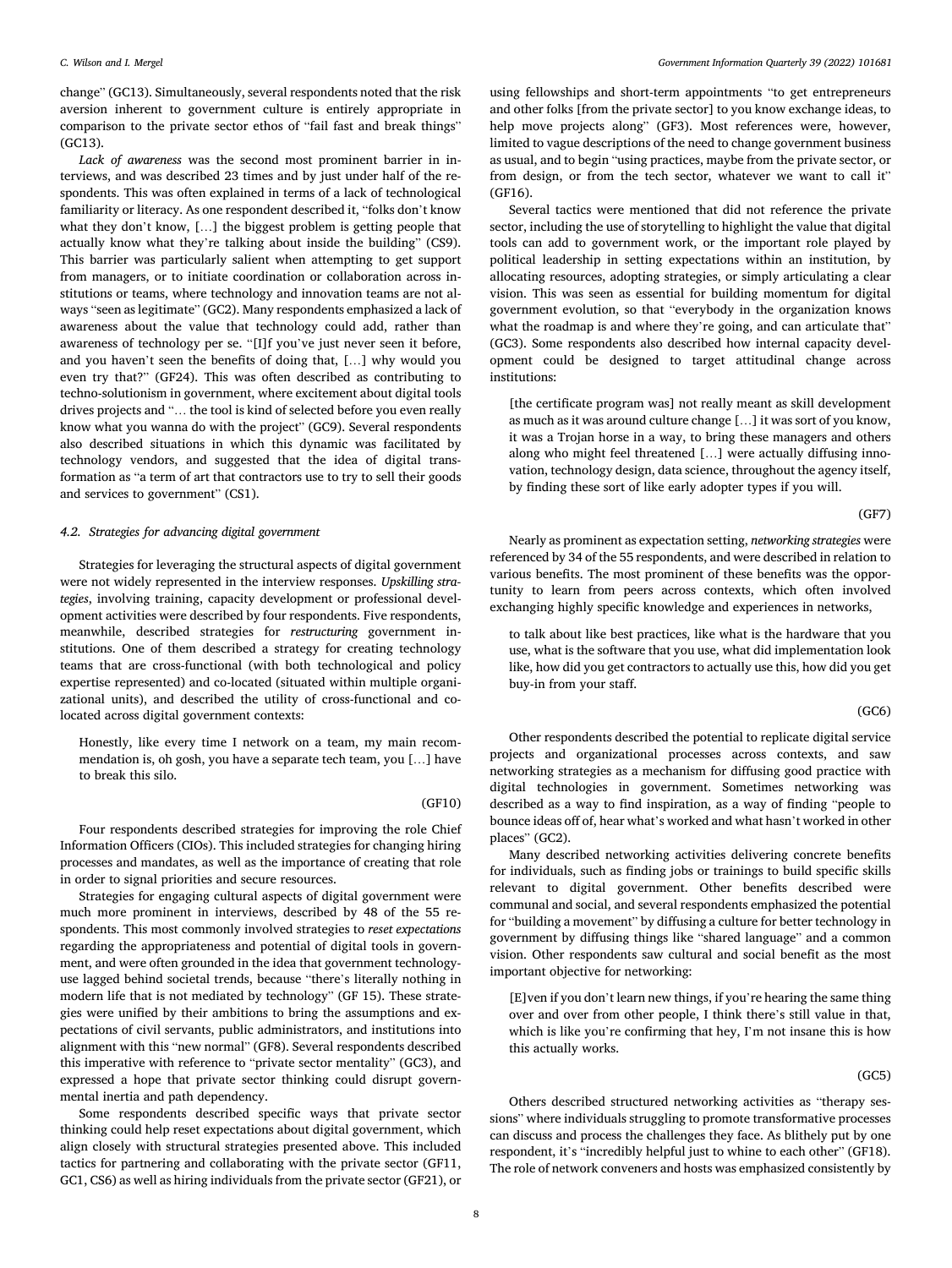respondents, and several described their interaction with formal networks, events and fellowships, such as those coordinated by the nonprofit organization Code for America.

A third set of strategies involved efforts to *build legitimacy* of digital tools, processes, and teams within government institutions, and was described by fourteen respondents. These were often grounded in a perception that technology was viewed with suspicion or aversion. Sometimes, these strategies involved specific types of interactions or activities that would help to integrate different types of experts, such as "ride-alongs," in which technology experts accompany street-level bureaucrats on field visits, or encouraging policy experts to attend government technology conferences and events. More often, however, respondents described the importance of simply demonstrating the value that digital tools and processes can add to core government activities, in response to the awareness about the barriers described above. Narratives were prominent in these descriptions, but several respondents noted that often the value of digital tools had to be experienced to be understood, and these strategies often targeted leadership.

I wanted to like talk to the mayor 'bout moving all of our servers into the cloud. And you know, his first question is like 'What's the cloud?' and his second question is 'Has anybody else done this?' And so when I can point to, that he's going to read the USDS playbook, but I can point to it and I can say yes, this is happening all over the country, and there's a roadmap for it, and we're going to follow that and we're going to learn the lessons from the people who have already done this, like that's massively reassuring. And then in some cases I'm able to actually borrow best practices out of that.

(GC13)

Playbooks were seen as a prominent strategy to build legitimacy, and several respondents described modeling their own playbooks on the USDS playbook referenced above.

Lastly, 10 respondents described strategies of *opportunism* that involved leveraging crises or other opportunities in order to embed aspects of digital government in institutions. Sometimes this involved a specific technology deliverable that could demonstrate value. Websites were mentioned several times in this regard, because they are "incredibly tangible and understandable, and the whole organization has a certain kind of investment in it, and it touches everyone in the organization" (CS14), but simultaneously have a tremendous potential to influence business processes and information sharing within institutions. Technology fellowships such as those facilitated by the Code for America network were described as creating opportunities for organizational transformation. Other opportunistic strategies involved creating training events to respond to political demands or aligning the work of digital service teams with the top priorities of political leadership. Others described waiting for a crisis on which to act because they had " a good idea of what needs to change […]. But how do we get there without there being a crisis to align people's interest?" (GC3).

### **5. Discussion**

### *5.1. Barriers and strategies to digital government*

The first two research questions for this analysis aimed to identify the barriers to digital government implementation experienced by digital champions and the strategies they pursued to overcome them. The specific barriers and strategies presented in the conceptual model ([Figs. 1 and 2\)](#page-5-0) correspond significantly to those identified in the literature ([Table 1](#page-2-0)), by virtue of the iterative deductive and indictive method applied here. There are nonetheless noteworthy differences in regard to both proportion and content.

In regard to proportion, the moderate dominance of cultural over structural aspects increased significantly in the concepts drawn from the interview data. This is particularly the case in regard to cultural strategies, which were referenced much more often than structural barriers and by more respondents (125 compared to 10 mentions, by 48 compared to 8 respondents, see [Table 4\)](#page-6-0). The conceptualization of cultural strategies was also more complex than structural strategies, insofar as tactics like storytelling and validation were redundant and repetitive, mapping across more than one 2nd order concept (see [Figs. 1 and 2\)](#page-5-0).

The prominence of cultural aspects in the conceptual model might be explained by asserting that structural barriers and strategies are more important than cultural aspects in early phases of e-government development [\(Janowski, 2015; Meijer, 2015\)](#page-11-0) and that cultural aspects are not as quickly affected by the adoption of technology ([Tangi et al., 2020](#page-12-0)). If early efforts targeting structural barriers have already been successful in the institutional contexts described in these interviews, then individuals working to advance digital government may have simply turned their efforts towards persistent cultural barriers and corresponding strategies. According to the distinctions asserted by [Mergel, Edelmann and Haug](#page-11-0)  [\(2019\),](#page-11-0) this would imply that the digitization of services and the digitalization of processes are well established and public administrators are pursuing "the cultural, organizational, and relational changes" that mark digital transformation (p. 12). This interpretation is contradicted, however, by the emphasis on digitization and digitalization processes in interview responses, as well as the complex interactions and secondary effects described in relation to cultural strategies.

An additional explanation for the prominence of cultural strategies may be their perceived efficacy, and the perception that structural barriers are more resistant to change. The top-down structures, bureaucratic processes, and "the muck that is government" (GF12) were often seen as necessary evils which needed to be managed and navigated, not barriers that could be overcome (GF3, GF7, GF11, GF12, GC1, GC2, GC3). That is despite the structural barriers, digital champions were able to implement bureaucracy hacks to overcome these barriers. Even when not codified in law, structural barriers like technical capacities, institutional silos, and formalized hiring processes are viewed as reinforcement of so many other barriers that they seem intractable. It's "impossible to snap your fingers, because it requires new directors. It requires a new organizational structure" (GC1). Instead, respondents described using cultural strategies to navigate (and sometimes avoid) structural barriers.

In regard to content, the strategies and barriers identified here provide a much more complicated perspective on how digital champions think about engagement with external actors, networks and expertise. Reference to the needs and perspectives of citizens recurred regularly in interviews, and particularly in regarding legitimacy and expectationsetting strategies, which emphasized the values underpinning [Stoker](#page-12-0)'s [\(2006\)](#page-12-0) articulation of Public Value Management as "a system of dialogue and exchange associated with networked governance" (p. 56) and [Dunleavy et al.](#page-11-0)'s (2006) framework for Digital-Era Governance. Despite the occasional reference to technocratic methods for user design or citizen consultation, however, the strategies presented here did not regularly describe concrete methods for engaging the public along the lines emphasized by some digital government research ([Martin, 2014](#page-11-0); for example, [Meijer, 2015](#page-11-0)).

Similarly, respondents consistently endorsed private sector expertise and perspectives, particularly when bemoaning government inefficiency and discussing structural strategies related to hiring practices. Descriptions of actual engagement with the private sector were consistently negative, however. Technology vendors were described as "pushing technology, or the notion that technology's a panacea" (CS6), contributing to the adoption of technology tools that did not meet government needs (GC9, GC5, GC7, GF5, GF6, GF25, CS6). This was sometimes presented in quite pejorative terms, describing vendors as "selling snake oil" (GF8), and one respondent suggested that the very concept of digital transformation was "just a term of art that contractors use to try to sell their goods and services to government" (CS1). Several respondents noted that these dynamics contributed to power imbalances and dependency in government technology procurement (GF5, GC2,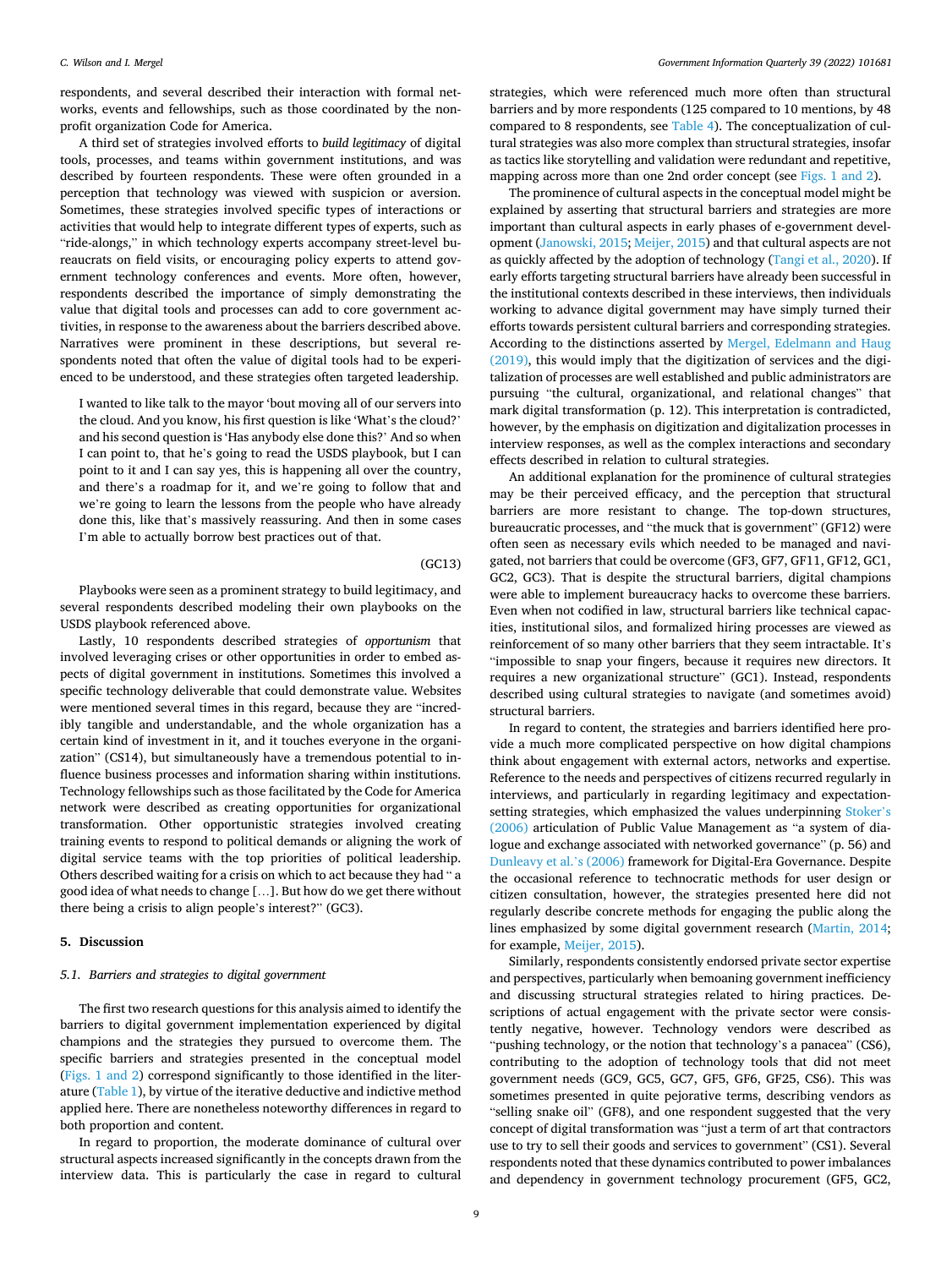<span id="page-9-0"></span>GF14), and that this over time also exacerbated capacity, culture, and awareness barriers to digital government (GC5, GC7, GC9, GF17, GF25, CS6, CS6). This negative perception of private sector engagement in digital government evolution contrasts with digital transformation research that recommends learning from the private sector [\(Pittaway](#page-11-0)  $\&$ [Montazemi, 2020](#page-11-0)) or the positive relationship that the literature sometimes presumes to underpin government technology procurement (Mikalsen & [Farshchian, 2020](#page-11-0)), and might be explained with reference to the divergence of private and public sector value systems asserted by theorists of networked governance [\(Dunleavy et al., 2006](#page-11-0); [Stoker,](#page-12-0)  [2006\)](#page-12-0). Even in regard to specific private sector applications such as Business Process Reengineering, researchers have distinguished between private sector applications to "reduce costs and increase profits," and public sector applications for "reducing waste and improving citizens' service outcomes and experience" [\(Weerakkody et al., 2021](#page-12-0), p. 18). This perceived value divergence might be particularly salient in the context of technology, because as one respondent noted, the the start-up mantra of "fail fast and break things" doesn't work in government, because "if someone in the private sector goes out of business nothing happens. If government fails, people die" (GC13).

In contrast to citizens and the private sector, government peers were consistently described by respondents as targets for engagement. This was most prominent in networking strategies, but peer learning and interaction was referenced in all other cultural strategies, as well as structural strategies related to interoperability and overcoming silos. Digital champions here identify with a digital government "community" or "movement" that is larger than the particular organization in which they are working. While these dynamics share some similarities with formal government networks for addressing complex policy problems ([Lecy et al., 2014](#page-11-0)), respondents also describe a fluid movement across different types of networks, suggesting something more akin to an informal ecosystem [\(Kinder et al., 2020](#page-11-0)). The emphasis on highly personal interactions "therapy sessions" (GF24) and knowing that you're not alone" (GF18), meanwhile, of trust and legitimacy in networks ([Cristofoli et al., 2019\)](#page-11-0), and how individuals will "tend to ignore the experts when seeking tacit information, and instead rely on those they feel most comfortable with and who are most accessible" [\(Siciliano,](#page-12-0)  [2017,](#page-12-0) p. 104). The importance of personal relationships and interactions across government boundaries can be seen as a bridge between the research on government networks and the research highlighting how individuals in government drive or inhibit the adoption and implementation of digital tools (Cordella & [Paletti, 2019;](#page-11-0) [Pittaway](#page-11-0) &

### [Montazemi, 2020;](#page-11-0) [Rose, Persson, Heeager,](#page-11-0) & Irani, 2015; [Wirtz et al.,](#page-12-0)  [2016\)](#page-12-0).

The differences in how different types of external networks and expertise are referenced in barriers and strategies here complicates how these groups are currently addressed in contemporary digital government research.

### *5.2. The relationship between structural and cultural barriers and strategies*

The first two research questions for this analysis aimed to assess how digital champions conceptualize the relationship between cultural and structural barriers and strategies. The literature on digital government sometimes recommends strategies for overcoming specific barriers (see, for example [Attard, Orlandi, Scerri,](#page-10-0) & Auer, 2015), or suggests a coupling of structural strategies for structural barriers, and cultural strategies to overcome cultural barriers [\(Meijer, 2015](#page-11-0)). In contrast, the digital champions interviewed here described strategies that were expected to address multiple barriers, and cultural strategies in particular were expected to help overcome not only cultural barriers, but also structural barriers by extension. This contradicts the sequencing and coupling proposed by [Meijer \(2015\),](#page-11-0) as well as studies that assert a linear causal path from cultural change to structural change ([Weer](#page-12-0)[akkody et al., 2021](#page-12-0)) or from structural change to cultural change ([Tangi](#page-12-0)  [et al., 2020\)](#page-12-0). Indeed, respondents in this analysis described situations in which cultural and structural strategies and barriers were closely intertwined, and in which cultural change in institutions led slowly and incrementally to structural change, aligning much more closely with [Pittaway and Montazemi](#page-11-0)'s (2020) description of the messy ways in which "digital transformation can progress or regress iteratively in different organizational dimensions at different paces over time in government (p. 2).

Respondents also regularly described situations in which they hoped that specific strategies would help to address multiple barriers, and situations in which cultural strategies would help overcome structural barriers, or vice-versa. These kinds of cross-over effects were most common for cultural strategies of validation and expectation setting, whereby changes in organizational cultures were expected to positively impact structural barriers to digital transformation over time. Structural strategies were described as having cross-over impacts much less often, and primarily in regard to structural changes to hiring processes, which would affect the cultural makeup of government organizations over



**Fig. 3.** Theoretical model for the strategies of digital champions.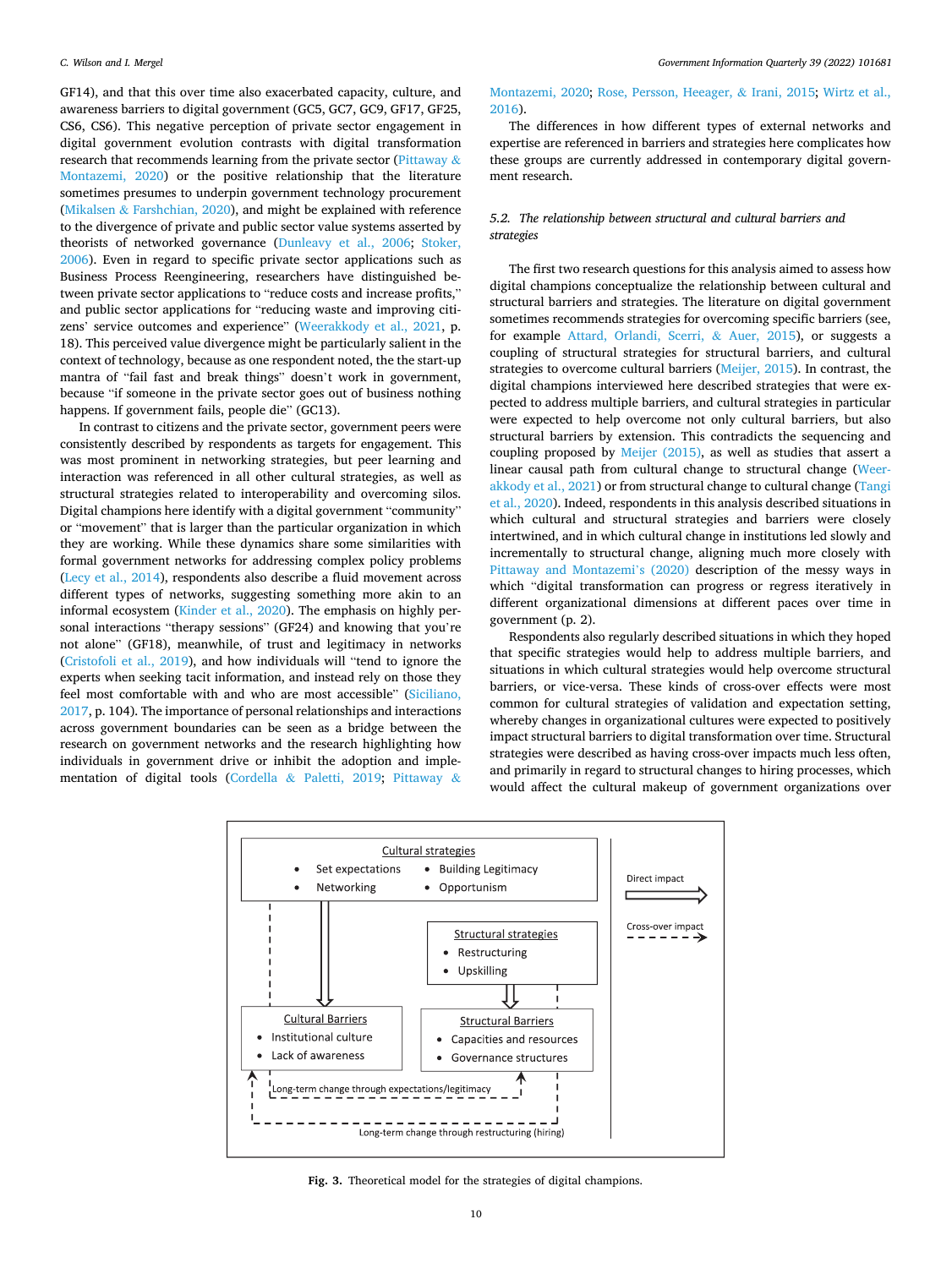<span id="page-10-0"></span>time. Two respondents also described nesting cultural strategies within structural strategies as a kind of "trojan horse" though this was not expected to have the same kind of long-term effect.

Cultural strategies were more prominent in interview responses than structural strategies. They were also described as having greater efficacy, because they leveraged aspects of digital government over which champions have control, and greater impact, because they were more often expected to address multiple barriers and to have cross-over effects on structural barriers. This suggests a theoretical model, simplified in [Fig. 3](#page-9-0), whereby those cultural strategies are prioritized for their perceived efficacy and impact, including cross-over effects on structural barriers.

### **6. Conclusion**

This analysis maps the barriers and strategies that are experienced by digital champions working to advance the digital transformation of the U.S. government, through a combination of deductive and inductive analysis of 55 interviews and relevant literature. This results in a conceptual model for distinguishing specific barriers and strategies that are understood to be cultural or structural in nature. The analysis also provides a theoretical model for understanding how different strategies are conceptualized and prioritized by digital champions. Doing so makes three important theoretical contributions to the literature on digital government. Firstly, this analysis draws attention to digital champions as key actors in the evolution of digital government, comparable to the role of policy entrepreneurs in processes of policy change ([Chatfield](#page-11-0)  $\&$ [Reddick, 2018\)](#page-11-0). Doing so provides a foundation for theorizing the role of these actors, whose contributions to digital government evolution have been noted repeatedly by research, but not subjected to direct conceptualization.

Secondly, this analysis provides novel detail and insight into how individuals working to advance digital government understand barriers and strategies for doing so. In particular, interviews highlight how barriers and strategies are experienced as complicated and entangled. In contrast to previous research that has asserted strict sequences or coupling of specific types of barriers with specific types of challenges (for example, [Meijer, 2015\)](#page-11-0), this analysis highlights how digital government strategies are expected to address multiple barriers and multiple types of barriers. Digital champions see digital government evolving in a messy institutional context that does not follow the linear sequence of maturity models that is prominent in the literature, and adds important context to theories of punctuated equilibrium in digital transformation (Pittaway & [Montazemi, 2020](#page-11-0)). Digital champions manage this complexity through thoughtful prioritization and combination strategies, and cultural strategies are particularly prominent in this regard, due to their perceived efficacy (when they address the types of barriers over which digital champions feel they have the most control) and potential impact (when they are seen to address multiple types of barriers). Respondents described using specific tactics like storytelling and validation across multiple strategies and targeting both structural and cultural barriers. This adds granularity and nuance to sociotechnical theories of digital transformation ([Tangi et al., 2020\)](#page-12-0) and stage-based models of organizational culture in digital government ([Mergel, Edelmann,](#page-11-0) & Haug, 2019) that are prominent in contemporary digital government research.

Lastly, this analysis finds significant attention paid by digital champions to external networks and expertise, with a high premium placed on the perspectives of citizens and the private sector, but strategic engagement targeted only towards government peers and collaborative networks. The nuance and tensions in how external engagement is framed in these interviews suggests that values and value systems might play a significant role in determining when and how champions engage external networks and expertise for digital government processes. Aligning digital government research with more subjective, insider research on digital government processes (for example, [Chadwick,](#page-11-0) 

[2011;](#page-11-0) [Wirtz et al., 2016\)](#page-12-0) would be advisable, and early work on public values in e-government might provide a useful framework through which to do so [\(Rose et al., 2015](#page-11-0); [Rose, Flak,](#page-11-0) & Sæbø, 2018), adding depth and theorization to the kinds of public/private sector distinctions drawn by [Weerakkody et al. \(2021\)](#page-12-0) or the normative assumptions made by [Meijer \(2015\).](#page-11-0)

### *Limitations*

Several limitations are implied by the research design adopted for this analysis. Most obviously, this research is exploratory and the perspectives of the digital champions interviewed here cannot be simply generalized to other institutional or political contexts. These perspectives are nonetheless valuable as critical case incidences, as each innovator tells a deep story about their experiences that might have value for other digital government innovators [\(Ruddin, 2006\)](#page-11-0), and we believe that the theoretical model has value for theoretical generalization in other contexts ([Yin, 2009](#page-12-0)). Nor is it possible to assert the objective efficacy or impact of the strategies described here. While the respondents here are uniquely positioned as experts on their own role as digital champions (Meuser & [Nagel, 2009\)](#page-11-0), other methods would be necessary to evaluate the perspectives presented above.

### **Declarations of interest**

I hereby confirm that there are no conflicts of interests relating to the funding sources for this research or other relationships.

The research for this article received support from the Beeck Center's Digital Service Collaborative and partial funding from the European Union's Horizon 2020 research and innovation programme under grant agreement No 770356. This article reflects the views only of the authors only, and the Commission cannot be held responsible for any use which may be made of the information contained herein.

### **Acknowledgements**

This research is based on interviews conducted during a scoping study for the Digital Service Collaborative, a project dedicated to cultivating the community of digital service leaders in the public interest technology ecosystem, and based out of Georgetown University's Beeck Center for social impact  $+$  innovation. The interviews were made possible through introductions by Sonal Shah and invaluable research support from Will Denison, Vandhana Ravi, Alberto Rodriguez, and Emily Tavoulareas.

### **Appendix A. Supplementary data**

Supplementary data to this article can be found online at [https://doi.](https://doi.org/10.1016/j.giq.2022.101681)  [org/10.1016/j.giq.2022.101681](https://doi.org/10.1016/j.giq.2022.101681).

### **References**

- Accenture.. (2015). Accenture technology vision 2015: A digital government perspective. [https://www.accenture.com/us-en/~/media/Accenture/next-gen/public](https://www.accenture.com/us-en/~/media/Accenture/next-gen/public-service-technology-vision-trends-2015/downloads/Accenture-Public-Service-A-digital-government-perspective-US-letter.pdf#zoom=50)[service-technology-vision-trends-2015/downloads/Accenture-Public-Service-](https://www.accenture.com/us-en/~/media/Accenture/next-gen/public-service-technology-vision-trends-2015/downloads/Accenture-Public-Service-A-digital-government-perspective-US-letter.pdf#zoom=50)
- [A-digital-government-perspective-US-letter.pdf#zoom](https://www.accenture.com/us-en/~/media/Accenture/next-gen/public-service-technology-vision-trends-2015/downloads/Accenture-Public-Service-A-digital-government-perspective-US-letter.pdf#zoom=50)=50. [Almazan, R., & Gil-Garcia, J. \(2011\). The role of the CIO in a local government IT](http://refhub.elsevier.com/S0740-624X(22)00014-4/rf0010)
- strategy: The case of Merida, Yucatán, Mexico. *Electronic Journal of E-Government*, 9 [\(1\), 1](http://refhub.elsevier.com/S0740-624X(22)00014-4/rf0010)–14.
- Attard, J., Orlandi, F., Scerri, S., & Auer, S. (2015). A systematic review of open government data initiatives. *Government Information Quarterly, 32*(4), 399–418. <https://doi.org/10.1016/j.giq.2015.07.006>
- Barcevičius, E., Cibaitė, G., Gineikytė, V., Klimavičiūtė, L., Matulevič, L., Misuraca, G., Vanini, I., & Cooper. (2019). *Exploring Digital government transformation in the EU: analysis of the state of the art and review of literature (JRC Science for Policy Report)*. <https://doi.org/10.2760/17207>
- Bongiorno, G., Rizzo, D., & Vaia, G. (2018). CIOs and the digital transformation: A new leadership role. In *CIOs and the digital transformation*. Springer. [https://doi.org/](https://doi.org/10.1007/978-3-319-31026-8) [10.1007/978-3-319-31026-8.](https://doi.org/10.1007/978-3-319-31026-8)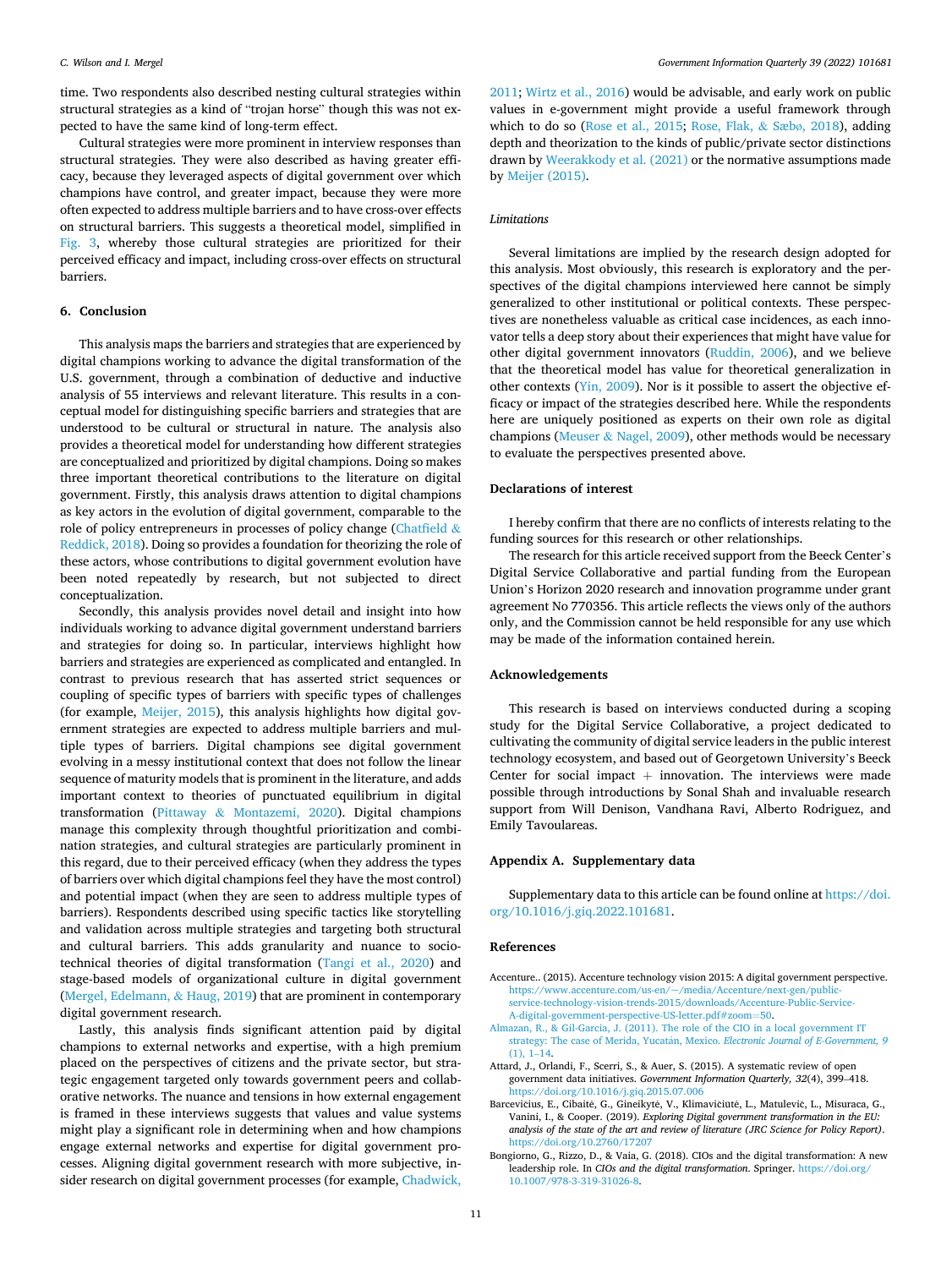<span id="page-11-0"></span>Bovens, M., & Zouridis, S. (2002). From street-level to system-level bureaucracies: How information and communication technology is transforming administrative discretion and constitutional control. *Public Administration Review, 62*(2), 174–184. <https://doi.org/10.1111/0033-3352.00168>

Bracken, M., & Greenway, A. (2018). How to achieve and sustain government digital transformation. In *How to achieve and sustain government digital transformation*. s://doi.org/10.18235/0001215

Chadwick, A. (2011). Explaining the failure of an online citizen engagement initiative: The role of internal institutional variables. *Journal of Information Technology & Politics, 8*(1), 21–40. <https://doi.org/10.1080/19331681.2010.507999>

Chatfield, A. T., & Reddick, C. G. (2018). The role of policy entrepreneurs in open government data policy innovation diffusion: An analysis of Australian Federal and State Governments. *Government Information Quarterly, 35*(1), 123–134. [https://doi.](https://doi.org/10.1016/j.giq.2017.10.004) [org/10.1016/j.giq.2017.10.004](https://doi.org/10.1016/j.giq.2017.10.004) 

Cordella, A., & Paletti, A. (2019). Government as a platform, orchestration, and public value creation: The Italian case. *Government Information Quarterly, 36*(4), Article 101409. <https://doi.org/10.1016/j.giq.2019.101409>

Cristofoli, D., Trivellato, B., & Verzillo, S. (2019). Network management as a contingent activity. A configurational analysis of managerial behaviors in different network settings. *Public Management Review, 21*(12), 1775–1800. [https://doi.org/10.1080/](https://doi.org/10.1080/14719037.2019.1577905)  14719037.2019.157

Dawes, S. S., Vidiasova, L., & Parkhimovich, O. (2016). Planning and designing open government data programs: An ecosystem approach. *Government Information Quarterly, 33*(1), 15–27. <https://doi.org/10.1016/j.giq.2016.01.003>

Dunleavy, P., Margetts, H., Bastow, S., & Tinkler, J. (2006). New public management is dead – Long live digital-era governance. *Journal of Public Administration Research and Theory, 16*(3), 467–494. https://doi.org/10.1093/

Eaves, D., & Clement, G. (2018). 2019 state of digital transformation (issue October 2018). [https://www.belfercenter.org/publication/2018-state-digital-trans](https://www.belfercenter.org/publication/2018-state-digital-transformation) [formation](https://www.belfercenter.org/publication/2018-state-digital-transformation).

Eaves, D., & McGuire, B. (2018). 2018 state of digital transformation (issue October 2018). [https://www.belfercenter.org/publication/2018-state-digital-trans](https://www.belfercenter.org/publication/2018-state-digital-transformation) [formation](https://www.belfercenter.org/publication/2018-state-digital-transformation).

Ebrahim, Z., & Irani, Z. (2005). E-government adoption: Architecture and barriers. *Business Process Management Journal, 11*(5), 589–611. [https://doi.org/10.1108/](https://doi.org/10.1108/14637150510619902)  [14637150510619902](https://doi.org/10.1108/14637150510619902) 

Eggers, W., & Bellman, J. (2015). *[The journey to government's digital transformation](http://refhub.elsevier.com/S0740-624X(22)00014-4/rf0085)*. Eynon, R., & Dutton, W. H. (2007). Barriers to networked governments: Evidence from

Europe. *Prometheus, 25*(3), 225–242.<https://doi.org/10.1080/08109020701531361> [Eynon, R., & Margetts, H. \(2007\). Organisational solutions for overcoming barriers to](http://refhub.elsevier.com/S0740-624X(22)00014-4/rf0095) eGovernment. *[European Journal of EPractice, 1](http://refhub.elsevier.com/S0740-624X(22)00014-4/rf0095)*(November), 1–13.

[Fountain, J. E. \(2001\). Building the virtual state. In](http://refhub.elsevier.com/S0740-624X(22)00014-4/rf0100) *Information technology and institutional change*[. The Brookings Foundation.](http://refhub.elsevier.com/S0740-624X(22)00014-4/rf0100)

[Freeman, J., & Quirke, S. \(2013\). Understanding E-democracy.](http://refhub.elsevier.com/S0740-624X(22)00014-4/rf0105) *EJournal of EDemocracy & [Open Government, 5](http://refhub.elsevier.com/S0740-624X(22)00014-4/rf0105)*(2), 141–154.

Gioia, D. A., Corley, K. G., & Hamilton, A. L. (2013). Seeking qualitative rigor in inductive research: Notes on the Gioia methodology. *Organizational Research Methods, 16*(1), 15–31. <https://doi.org/10.1177/1094428112452151>

Goldstein, K. (2002). Getting in the door: Sampling and completing elite interviews. *PS: Political Science & Politics, 35*(04), 669–672. [https://doi.org/10.1017/](https://doi.org/10.1017/S1049096502001130) [S1049096502001130](https://doi.org/10.1017/S1049096502001130)

[Government Services Administration. \(2018\).](http://refhub.elsevier.com/S0740-624X(22)00014-4/rf0120) *Better government* + *innovation*.

Guenduez, A. A., Mettler, T., & Schedler, K. (2020). Technological frames in public administration: What do public managers think of big data? *Government Information Quarterly, 37*(1), Article 101406. <https://doi.org/10.1016/j.giq.2019.101406>

Hammer, D., & Wildavsky, A. (2018). The open-ended, Semistructured interview: An (almost) operational guide. In *Craftways* (pp. 57–101). Routledge. [https://doi.org/](https://doi.org/10.4324/9780203794517-5)  [10.4324/9780203794517-5](https://doi.org/10.4324/9780203794517-5).

Henman, P., & Graham, T. (2020). The structure of the online state: Towards a web ecology perspective. *Government Information Quarterly, 37*(2), Article 101440. <https://doi.org/10.1016/j.giq.2019.101440>

Howes, S., & Kidney Bishop, T. (2018). *The hidden obstacles to government digital transformation* (pp. 1–109). [https://www.instituteforgovernment.org.uk/sites/defa](https://www.instituteforgovernment.org.uk/sites/default/files/publications/Digital_Transformation_final_WEB.pdf)  [ult/files/publications/Digital\\_Transformation\\_final\\_WEB.pdf.](https://www.instituteforgovernment.org.uk/sites/default/files/publications/Digital_Transformation_final_WEB.pdf)

Janowski, T. (2015). Digital government evolution: From transformation to contextualization. *Government Information Quarterly, 32*(3), 221–236. [https://doi.](https://doi.org/10.1016/j.giq.2015.07.001)  [org/10.1016/j.giq.2015.07.001](https://doi.org/10.1016/j.giq.2015.07.001) 

Kamal, M., Weerakkody, V., & Irani, Z. (2011). Analyzing the role of stakeholders in the adoption of technology integration solutions in UK local government: An exploratory study. *Government Information Quarterly, 28*(2), 200–210. [https://doi.org/10.1016/j.](https://doi.org/10.1016/j.giq.2010.08.003)  [giq.2010.08.003](https://doi.org/10.1016/j.giq.2010.08.003) 

Khan, N. A., & Khan, A. N. (2019). What followers are saying about transformational leaders fostering employee innovation via organisational learning, knowledge sharing and social media use in public organisations? *Government Information Quarterly, 36*(4), Article 101391. <https://doi.org/10.1016/j.giq.2019.07.003>

Kinder, T., Six, F., Stenvall, J., & Memon, A. (2020). Governance-as-legitimacy: Are ecosystems replacing networks? *Public Management Review, 00*(00), 1–26. [https://](https://doi.org/10.1080/14719037.2020.1786149)  [doi.org/10.1080/14719037.2020.1786149](https://doi.org/10.1080/14719037.2020.1786149) 

Lecy, J. D., Mergel, I. A., & Schmitz, H. P. (2014). Networks in public administration: Current scholarship in review. *Public Management Review, 16*(5), 643–665. [https://](https://doi.org/10.1080/14719037.2012.743577) [doi.org/10.1080/14719037.2012.743577](https://doi.org/10.1080/14719037.2012.743577)

Luna-Reyes, L. F., Gil-Garcia, J. R., & Romero, G. (2012). Towards a multidimensional model for evaluating electronic government: Proposing a more comprehensive and integrative perspective. *Government Information Quarterly, 29*(3), 324–334. [https://](https://doi.org/10.1016/j.giq.2012.03.001)  [doi.org/10.1016/j.giq.2012.03.001](https://doi.org/10.1016/j.giq.2012.03.001)

Luthfi, A., & Janssen, M. (2019). Open data for evidence-based decision-making: Datadriven government resulting in uncertainty and polarization. *International Journal on Advanced Science, Engineering and Information Technology, 9*(3), 1071–1078. [https://](https://doi.org/10.18517/ijaseit.9.3.8846)  [doi.org/10.18517/ijaseit.9.3.8846](https://doi.org/10.18517/ijaseit.9.3.8846) 

Maccani, G., Connolly, N., McLoughlin, S., Puvvala, A., Karimikia, H., & Donnellan, B. (2020). An emerging typology of IT governance structural mechanisms in smart cities. *Government Information Quarterly, 37*(4), Article 101499. [https://doi.org/](https://doi.org/10.1016/j.giq.2020.101499)  [10.1016/j.giq.2020.101499](https://doi.org/10.1016/j.giq.2020.101499) 

Martin, C. (2014). Barriers to the open government data agenda: Taking a multi-level perspective. *Policy and Internet, 6*(3), 217–240. [https://doi.org/10.1002/1944-2866.](https://doi.org/10.1002/1944-2866.POI367)  [POI367](https://doi.org/10.1002/1944-2866.POI367) 

Meijer, A. (2014). From Hero-innovators to distributed heroism: An in-depth analysis of the role of individuals in public sector innovation. *Public Management Review, 16*(2), 199–216. <https://doi.org/10.1080/14719037.2013.806575>

Meijer, A. (2015). E-governance innovation: Barriers and strategies. *Government Information Quarterly, 32*(2), 198–206. <https://doi.org/10.1016/j.giq.2015.01.001>

Meijer, A., & Bekkers, V. (2015). A metatheory of e-government: Creating some order in a fragmented research field. *Government Information Quarterly, 32*(3), 237–245. //doi.org/10.1016/j.giq.2015.04.006

Mergel, I. (2019). Digital service teams in government. *Government Information Quarterly, 36*, Article 101389. <https://doi.org/10.1016/j.giq.2019.07.001>

Mergel, I., Bellé, N., & Nasi, G. (2019). Prosocial motivation of private sector IT professionals joining government. *Review of Public Personnel Administration, 1*–*20*. <https://doi.org/10.1177/0734371X19886058>

Mergel, I., Edelmann, N., & Haug, N. (2019). Defining digital transformation: Results from expert interviews. *Government Information Quarterly, 36*(4). [https://doi.org/](https://doi.org/10.1016/j.giq.2019.06.002) [10.1016/j.giq.2019.06.002](https://doi.org/10.1016/j.giq.2019.06.002)

Mergel, I., Gong, Y., & Bertot, J. (2018). Agile government: Systematic literature review and future research. *Government Information Quarterly, 35*(2), 291–298. [https://doi.](https://doi.org/10.1016/j.giq.2018.04.003)  [org/10.1016/j.giq.2018.04.003](https://doi.org/10.1016/j.giq.2018.04.003) 

[Meuser, M., & Nagel, U. \(2009\). The expert interview and changes in knowledge](http://refhub.elsevier.com/S0740-624X(22)00014-4/rf0225) [production. In A. Bogner, B. Littig, & W. Menz \(Eds.\),](http://refhub.elsevier.com/S0740-624X(22)00014-4/rf0225) *Interviewing experts* (pp. 17–[42\). Palgrave Macmillan.](http://refhub.elsevier.com/S0740-624X(22)00014-4/rf0225)

[Mikalsen, M., & Farshchian, B. \(2020\). Can the public sector and vendors digitally](http://refhub.elsevier.com/S0740-624X(22)00014-4/rf0230) [transform? A case from innovative public procurement. In](http://refhub.elsevier.com/S0740-624X(22)00014-4/rf0230) *Twenty-eighth European [conference on information systems \(ECIS2020\)](http://refhub.elsevier.com/S0740-624X(22)00014-4/rf0230)* – *A virtual AIS conference*.

Myers, M. D., & Newman, M. (2007). The qualitative interview in IS research: Examining the craft. *Information and Organization, 17*(1), 2–26. [https://doi.org/10.1016/j.](https://doi.org/10.1016/j.infoandorg.2006.11.001) [infoandorg.2006.11.001](https://doi.org/10.1016/j.infoandorg.2006.11.001)

Nograšek, J., & Vintar, M. (2014). E-government and organisational transformation of government: Black box revisited? *Government Information Quarterly, 31*(1), 108–118. <https://doi.org/10.1016/j.giq.2013.07.006>

Norris, D. F., & Reddick, C. G. (2013). Local E-government in the United States: Transformation or incremental change? *Public Administration Review, 73*(1), 165–175. <https://doi.org/10.1111/j.1540-6210.2012.02647.x> [Noveck, B. S., & Glover, R. \(2019\).](http://refhub.elsevier.com/S0740-624X(22)00014-4/rf0250) *Today's problems, yesterday's tookit*.

Ofoeda, J., Boateng, R., & Asmah, A. (2018). Virtualization of government-to-citizen engagement process: Enablers and constraints. *Electronic Journal of Information Systems in Developing Countries, May*, 1–16.<https://doi.org/10.1002/isd2.12037>

Pandel, A., Harrell, C., Fenton, N., & Zeichner, N. (2018). Best practices in government digital transformation: Preliminary report. [https://github.com/18F/transformat](https://github.com/18F/transformation-research/blob/master/preliminary-report.md) [ion-research/blob/master/preliminary-report.md](https://github.com/18F/transformation-research/blob/master/preliminary-report.md).

Partnership for Public Service, & IBM Center for the Business of Government. (2018). The future has begun: Using artificial intelligence to transform government. [htt](http://www.businessofgovernment.org/sites/default/files/UsingArtificialIntelligencetoTransformGovernment.pdf) [p://www.businessofgovernment.org/sites/default/files/UsingArtificialIntelligencet](http://www.businessofgovernment.org/sites/default/files/UsingArtificialIntelligencetoTransformGovernment.pdf)  [oTransformGovernment.pdf](http://www.businessofgovernment.org/sites/default/files/UsingArtificialIntelligencetoTransformGovernment.pdf).

Pittaway, J. J., & Montazemi, A. R. (2020). Know-how to lead digital transformation: The case of local governments. *Government Information Quarterly*, (April), 101474. <https://doi.org/10.1016/j.giq.2020.101474>

Rose, J., Flak, L. S., & Sæbø, Ø. (2018). Stakeholder theory for the E-government context: Framing a value-oriented normative core. *Government Information Quarterly, 35*(3), 362–374. <https://doi.org/10.1016/j.giq.2018.06.005>

Rose, J., Persson, J. S., Heeager, L. T., & Irani, Z. (2015). Managing e-Government: Value positions and relationships. *Information Systems Journal, 25*(5), 531–571. [https://doi.](https://doi.org/10.1111/isj.12052)  [org/10.1111/isj.12052](https://doi.org/10.1111/isj.12052) 

[Ruddin, L. P. \(2006\). You can generalize stupid! Social scientists, bent Flyvbjerg, and](http://refhub.elsevier.com/S0740-624X(22)00014-4/rf0285)  [case study methodology.](http://refhub.elsevier.com/S0740-624X(22)00014-4/rf0285) *Qualitative Inquiry, 12*(4), 797–812.

Sandoval-Almazán, R., Luna-Reyes, L. F., Luna-Reyes, D. E., Gil-Garcia, J. R., Puron-Cid, G., & Picazo-Vela, S. (2017). *Building digital government strategies: Principles and practices* (vol. 16, p. Springer). [https://doi.org/10.1007/978-3-319-60348-3\\_3](https://doi.org/10.1007/978-3-319-60348-3_3) 

Savoldelli, A., Codagnone, C., & Misuraca, G. (2014). Understanding the e-government paradox: Learning from literature and practice on barriers to adoption. *Government Information Quarterly, 31*(Suppl. 1), S63–S71. [https://doi.org/10.1016/j.](https://doi.org/10.1016/j.giq.2014.01.008) [giq.2014.01.008](https://doi.org/10.1016/j.giq.2014.01.008) 

Schank, H., & Hudson, S. (2018). Getting the work done: What government innovation really looks like (issue October). newamerica.org/public-interest-technology/rep [ts/problem-solving-government.](http://newamerica.org/public-interest-technology/reports/problem-solving-government)

Schnell, S. (2020). Vision, voice, and technology: Is there a global "open government" trend? *Administration and Society, 1*–*28*. [https://doi.org/10.1177/](https://doi.org/10.1177/0095399720918316)  [0095399720918316](https://doi.org/10.1177/0095399720918316) 

[Schwester, R. \(2009\). Examining the barriers to e-government adoption.](http://refhub.elsevier.com/S0740-624X(22)00014-4/rf0310) *Electronic [Journal of E-Government, 7](http://refhub.elsevier.com/S0740-624X(22)00014-4/rf0310)*(1), 113–122.

Seifert, J. W., & Mcloughlin, G. J. (2007). *[State E-government strategies: Identifying best](http://refhub.elsevier.com/S0740-624X(22)00014-4/rf0315)  [practices and applications \(order code RL34104\)](http://refhub.elsevier.com/S0740-624X(22)00014-4/rf0315)*.